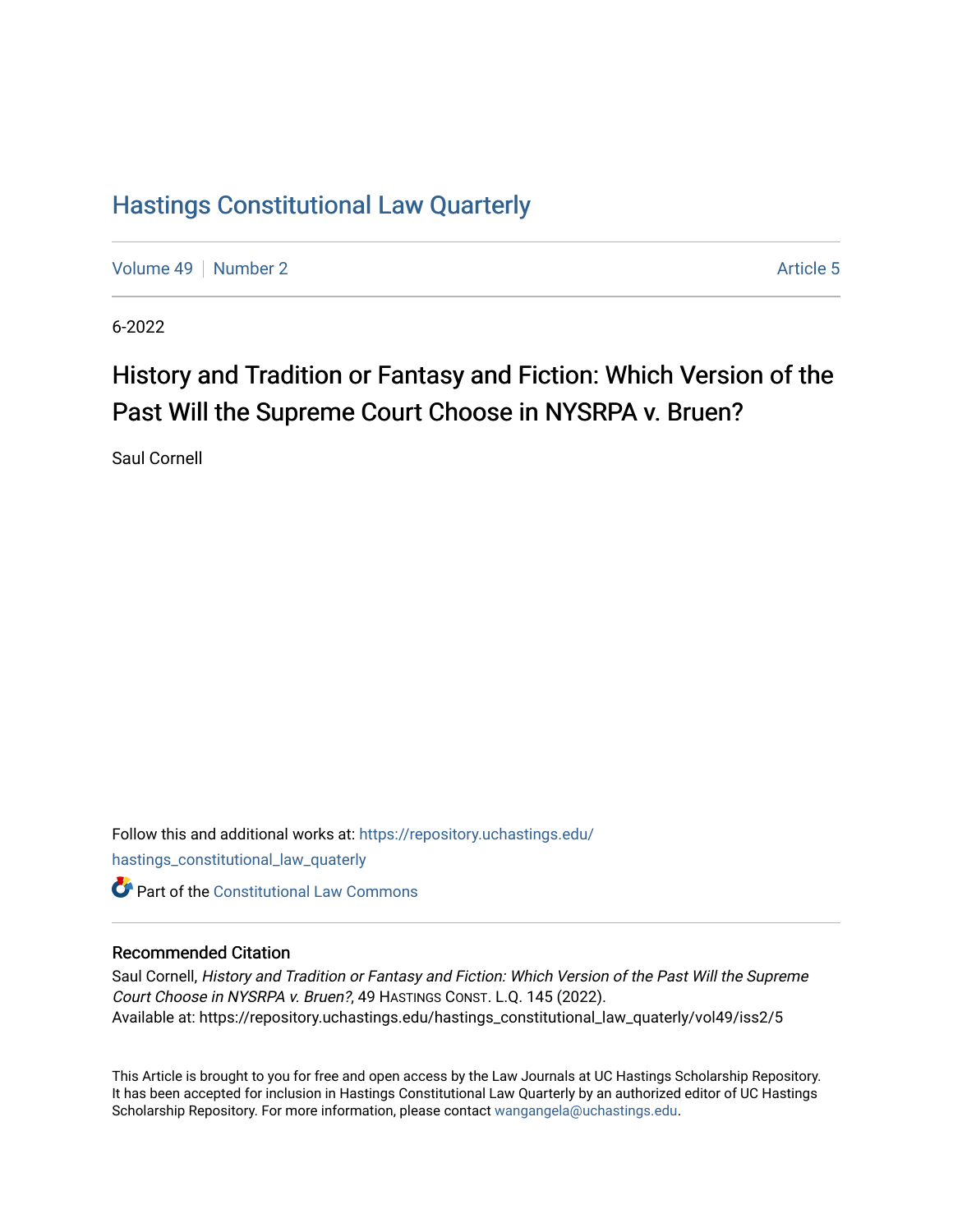## History and Tradition or Fantasy and Fiction: Which Version of the Past Will the Supreme Court Choose in *NYSRPA v. Bruen*?

#### BY SAUL CORNELL\*

#### **TABLE OF CONTENTS**

| I.          | Property Law and Criminal Law: Missing Originalist Contexts for           |  |
|-------------|---------------------------------------------------------------------------|--|
|             |                                                                           |  |
| П.          | Pistol Packin' Patriots and Other Antiquarian Oddities157                 |  |
| Ш.          | Regionalism and Change Over Time: Treating the Right of Self              |  |
|             |                                                                           |  |
| IV.         | Armed Travel in Antebellum Boston: Testing the non-Enforcement            |  |
|             |                                                                           |  |
| $V_{\cdot}$ | The Modern Paradigm of Gun Control Emerges: Reconstruction and            |  |
|             |                                                                           |  |
| VI.         |                                                                           |  |
|             | Table 1 - Post-Civil War State Constitutional Arms Bearing Provisions and |  |
|             |                                                                           |  |
|             | Table 2 - Post-Civil War Local Public Carry Laws 175                      |  |

*District of Columbia v. Heller* and *McDonald v. City of Chicago* made history central to the future of Second Amendment adjudication.<sup>1</sup> In *NYSRPA v. Bruen,* the Supreme Court will have to decide how to evaluate conflicting accounts of the history of gun regulation in America.<sup>2</sup> The Court

<sup>\*</sup> Paul and Diane Guenther Chair in American History, Fordham University. I would like to thank Katrina Uyehara, Lisa Tu, and Peter C. Angelica for research assistance and help with creating the maps and tables for this article. A group of intrepid and eternally patient Second Amendment scholars provided an invaluable sounding board for many of the ideas discussed in this essay. I would like to thank Eric Ruben, Joseph Blocher, Jake Charles, and Darrell A.H. Miller, for their insights and their exemplary work on this contentious topic. In a field often marked by rancor they have set a high scholarly bar and remain models of intellectual integrity and collegiality.

<sup>1.</sup> District of Columbia v. Heller, 554 U.S. 570, 591, 595 (2008); McDonald v. City of Chicago, 561 U.S. 742, 767-68 (2010).

<sup>2.</sup> N.Y. State Rifle & Pistol Ass'n v. Bruen, No. 20-843 (U.S. Apr. 26, 2021), https://www.supremecourt.gov/docket/docketfiles/html/public/20-843.html [https://perma.cc/5DQT-ZLUY].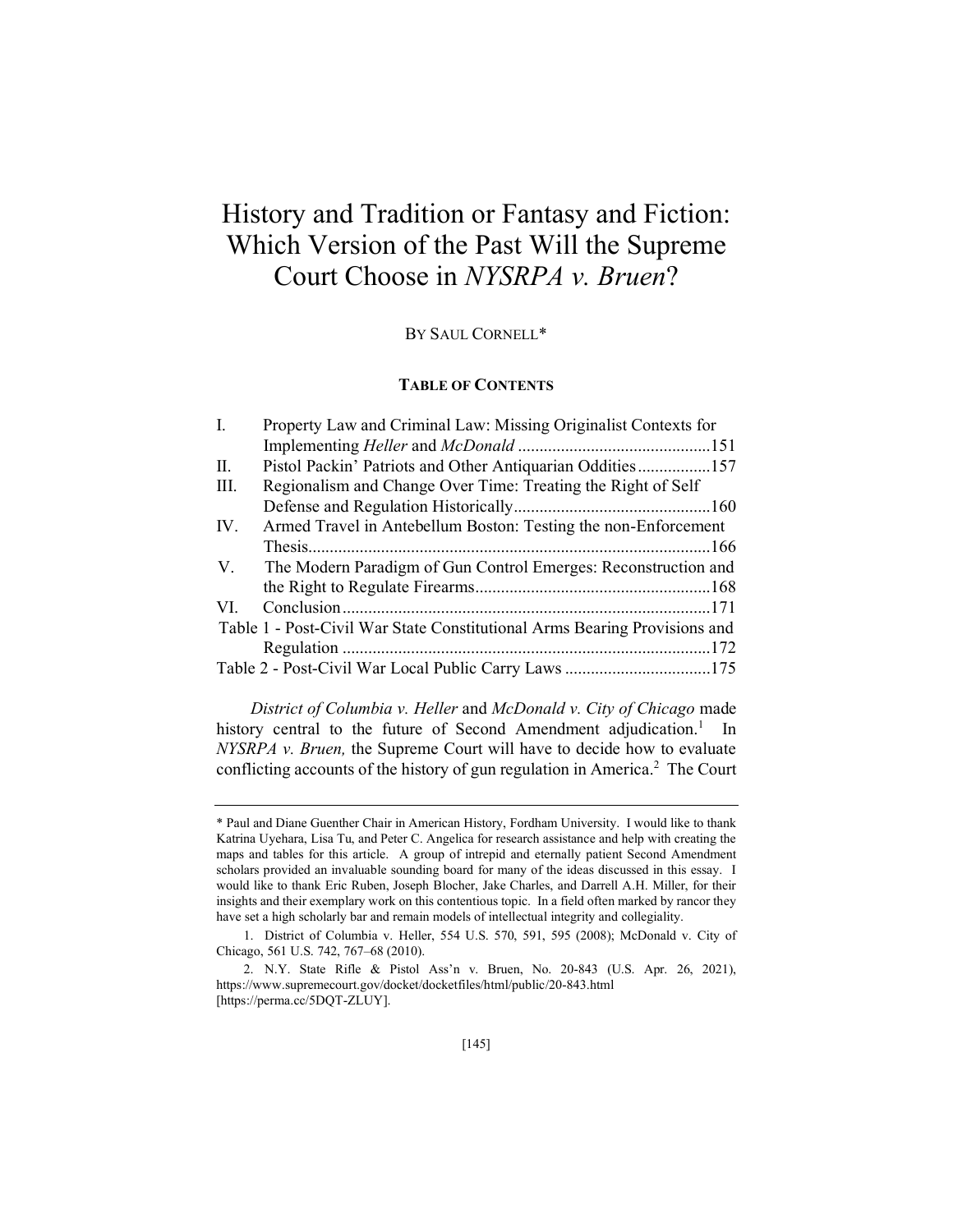must distinguish between pseudo-historical arguments that are part of an invented historical tradition, one that can be directly traced to modern gun rights activism, and the actual history of gun regulation, a tradition that extends over more than four centuries of English and American legal history.<sup>3</sup> Much of this regulatory tradition was not available to either the *Heller* or *McDonald* court because the new materials were identified and collected in the decade after the Court issued its two landmark rulings.<sup>4</sup> This essay analyzes a number of the most egregious historical errors presented to the Court and summarizes some of the findings of the new historical scholarship.

In contrast to the first generation of scholarship on the Second Amendment that informed much of the opinion in *Heller*, a more recent body of research takes up *Heller* and *McDonald*'s injunctions to explore the history of gun regulation.<sup>5</sup> This second generation of Second Amendment scholarship relies on powerful new digital searching techniques and virtual archives of primary sources unavailable at the time the two decisions were rendered.6 This newly unearthed history has now been scrupulously documented by historians on both sides of the Atlantic: it shows a long tradition of arms regulation in public, extending over six centuries.<sup>7</sup> In particular, the new evidence links the good cause permit scheme at issue in *NYSRPA v. Bruen* to constitutional developments and legislation enacted during the era of the Fourteenth Amendment, a fact that should render New York law presumptively lawful under the *Heller/ McDonald* history, text, tradition framework. Yet, despite clear evidence that New York's law was neither anomalous, nor seen as unduly burdensome for the generation that enacted the Fourteenth Amendment, many of the briefs submitted to the court and the claims presented by Paul Clement during oral argument rest on

<sup>3</sup>*. Compare* Brief for Second Amendment Law Professors as Amici Curiae Supporting Neither Party, N.Y. State Rifle & Pistol Ass'n v. Bruen, No. 20-843 (U.S. July 20, 2021) *with* Brief of Professors of History and Law as Amici Curiae Supporting Respondents, N.Y. State Rifle & Pistol Ass'n v. Bruen, No. 20-843 (U.S. July 21, 2021).

<sup>4.</sup> Eric M. Ruben & Darrell A. H. Miller, *Preface: The Second Generation of Second Amendment Law & Policy*, 80 L. & CONTEMP. PROBS. 1 (2017).

<sup>5.</sup> *See Heller*, 554 U.S. 570; *McDonald*, 561 U.S. 742.

<sup>6.</sup> Ruben & Miller, *supra* note 4. For a good illustration of the significant expansion in the range of sources now available, *compare* the breadth of sources available using microfilms materials consulted by Saul Cornell & Nathan DeDino, *A Well Regulated Right: The Early American Origins of Gun Control*, 73 FORDHAM L. REV. 487 (2004) *with* the expanded number of sources available using digital materials and search techniques in Robert J. Spitzer, *Gun Law History in the United States and Second Amendment Rights*, 80 L. & CONTEMP. PROBS. 55 (2017).

<sup>7.</sup> *See generally* the essays collected in A RIGHT TO BEAR ARMS?: THE CONTESTED ROLE OF HISTORY IN CONTEMPORARY DEBATES ON THE SECOND AMENDMENT (Jennifer Tucker et al. eds., 2019) and the materials presented in the amicus brief by Brief of Professors of History and Law, *supra* note 3.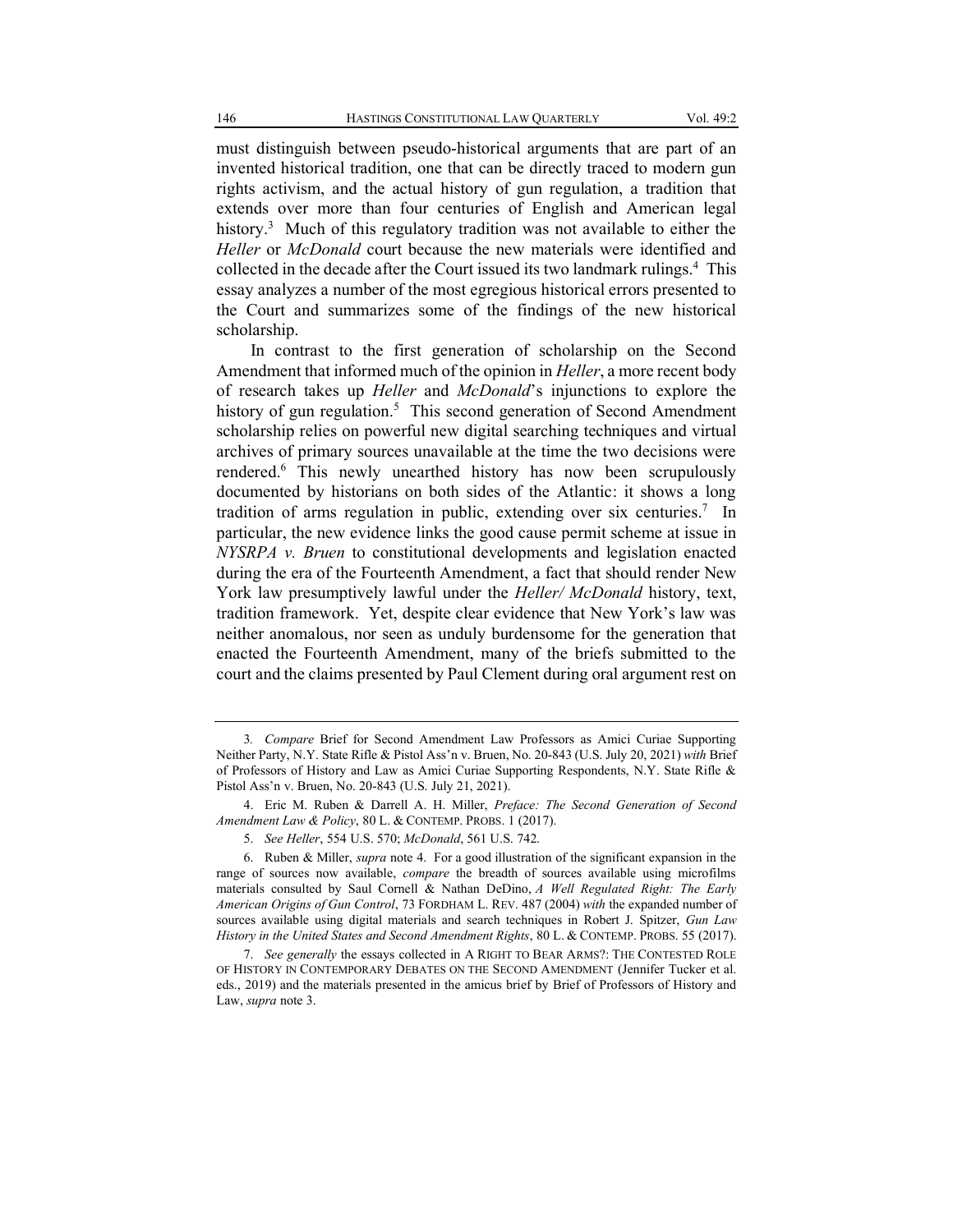demonstrably false historical claims.<sup>8</sup> Even more puzzling, many of the positions advanced during oral argument in *Bruen* suggest that a majority of the Court is considering striking down the New York law, not because it fails the text, history, and tradition test, but because it does not fit the modern expansive vision of gun rights that animates the Republican Party and the Federalist Society.<sup>9</sup> It would be difficult to overstate the significance of *Bruen* to the future of the contentious debate over gun regulation. Moreover, the case offers proponents of originalism a rare opportunity to demonstrate that their method is not an ideological smoke screen for results-oriented jurisprudence, but a rigorous and neutral judicial philosophy.

Rather than break free from an earlier generation's penchant for resultsoriented law office history, recent gun rights scholarship has carried forward this earlier flawed approach, enhancing it with power of digital searching and an infusion of nearly limitless research support by the NRA and other right-wing sources of funding.<sup>10</sup> This body of gun rights "scholarship" remains highly selective in both its use of primary and secondary sources and continues to be marred by serious anachronisms and methodological problems.<sup>11</sup>

The gulf separating these opposing visions of America's constitutional past was evident in the oral argument in *Bruen*. Indeed, Justice Breyer castigated the gun rights version of the past as little more than law office

<sup>8.</sup> See discussion *infra* pp. 4-31.

<sup>9.</sup> Reva B. Siegel, *Dead or Alive: Originalism as Popular Constitutionalism in Heller*, 122 HARV. L. REV. 191 (2008). The Federalist Society has consistently endorsed a strongly libertarian reading of the Second Amendment, and for a good illustration of this approach, *see The Second Amendment and the New Supreme Court, Federalist Society* $-2019$ , 43 Harv. J. L. & Pub. Pol'y, 219±346 (2020).

<sup>10.</sup> [Will Van Sant](https://www.thetrace.org/author/will-van-sant/), The NRA Paid a Gun Rights Activist to File SCOTUS Briefs. He Didn't *Disclose it to the Court,* THE TRACE (Nov. 3, 2021). For a general discussion of the rise of coordinated and funded amicus campaigns, *see* [Sheldon Whitehouse,](https://www.yalelawjournal.org/author/sheldon-whitehouse) *A Flood of Judicial Lobbying: Amicus Influence and Funding Transparency*, 131 YALE. L.J.F. 141 (2021). *See in particular*, Amicus Brief for Second Amendment Law Professors, *supra* note 3; Brief for Professors Robert Leider and Nelson Lund, and the Buckeye Firearms Association as Amici Curiae Supporting Petitioners N.Y. State Rifle & Pistol Ass'n v. Bruen, No. 20-843 (U.S. July 20, 2021); Brief for Mountain States Legal Foundation's Center to Keep and Bear Arms as Amici Curiae Supporting Petitioners, N.Y. State Rifle & Pistol Ass'[n v. Bruen, No. 20-843 \(U.S. July 16, 2021\).](http://www.supremecourt.gov/DocketPDF/20/20-843/184092/20210716114003059_2021.07.16%20NYSRPA%20v.%20Bruen.pdf)

<sup>11.</sup> On historical methodology, *see generally* MARTHA HOWELL & WALTER PREVENIER, FROM RELIABLE SOURCES: AN INTRODUCTION TO HISTORICAL METHODS (Cornell University Press ed., 2001). On the methods of professional legal history, *see* THE OXFORD HANDBOOK OF LEGAL HISTORY (Markus Dirk Dubber & Christopher L. Tomlins eds., 2018). In contrast to the work of discredited work of historian Michael Bellesiles, gun rights scholarship continues to be churned out with little regard to scholarly norms, *see* Saul Cornell, *´Half Cocked´: The Persistence of Anachronism and Presentism in the Academic Debate Over the Second Amendment*, 106 J. CRIM. L. & CRIMINOLOGY 203 (2016). For a short and thoughtful overview of the Bellesiles scandal, *see* David J. Garrow, *Review: Crimes of History*, 29 *The Wilson Quarterly (1976-)* 112 (2005)*.*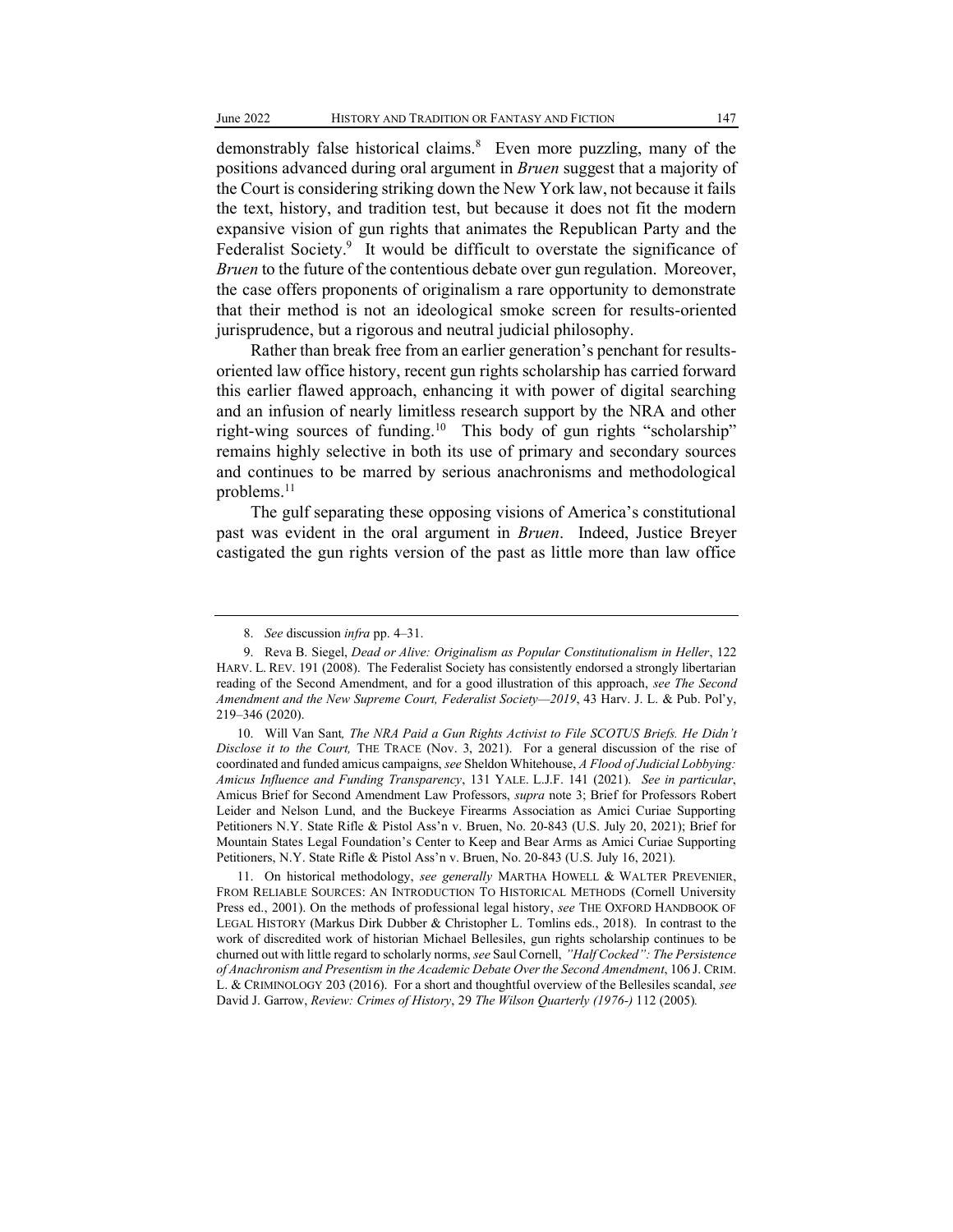history.12 Although numerous scholars have derided *Heller* as a particularly egregious example of law office history, it is unusual that a sitting justice would make this type of charge in oral argument. Justice Sotomayor was even less charitable in her assessment of the arguments being presented to the Court by gun rights attorney Paul Clement, suggesting that he was making up the history out of thin air.<sup>13</sup> Again, similar claims have been made in academic debate over the Court's gun rights driven Second Amendment jurisprudence, but it is striking to see such trenchant statements in oral argument.<sup>14</sup>

Although clashing views of history have often been presented to the Court in previous cases, the claim that one side's version of the past was essentially made up, literally unanchored from reality, or at least any reality that a serious historian would recognize as a plausible account of the past, is unprecedented in the Court's history.<sup>15</sup> The level of ideological distortion evident in both the briefing and oral argument in *Bruen* may do what a generation of academic scholarship could not do: thoroughly discredit the claims that originalism is a genuinely neutral and rigorous scholarly methodology.16

The historical evidence presented to the Court shows that New York's law is not only long-standing, but some of the material is hundreds of years old: the claim that New York's law is deeply rooted in history, text, and tradition is virtually unassailable.<sup>17</sup> Arms have been regulated in populace areas for centuries under Anglo-American law.<sup>18</sup> New York's law at issue in *Bruen* itself derives from permit schemes enacted during the Reconstruction Era, placing them firmly in the period of the Fourteenth Amendment, a fact that makes them presumptively lawful under *Heller* and

<sup>12.</sup> Transcript of Oral Argument at 10, N.Y. State Rifle & Pistol Ass'n, No. 20-843 (U.S. Nov. 3, 2021), https://www.supremecourt.gov/oral\_arguments/argument\_transcripts/2021/20- 843\_8n5a.pdf.

<sup>13.</sup> Transcript of Oral Argument, *supra* note 12, at 19.

<sup>14.</sup> See generally, Patrick J. Charles, *The Invention of the Right to 'Peaceable Carry' in Modern Second Amendment Scholarship*, 2021 U. ILL. L. REV. ONLINE 195.

<sup>15.</sup> On the use and abuse of history by the Supreme Court, that introduced the concept of "law office history,´ *see* Alfred H. Kelly, *Clio and the Court: An Illicit Love Affair*, 1965 SUP. CT. REV. 119, 122 n.13 (1965). As the Ninth Circuit recently counseled in *Young v. Hawaii*, courts must proceed carefully when tackling complex historical questions, particularly those that span across more than five hundred years, lest they fall into the trap of law office history. *Young v. Hawaii*, 992 F.3d 765, 785±86 (9th Cir. 2021) (en banc), *petition for cert. filed*, (U.S. May 11, 2021) (No. 20-843). Avoiding the trap of "law office history" requires a sophisticated approach to the historical record and the relevant legal sources.

<sup>16.</sup> Jonathan Gienapp, *Constitutional Originalism and History*, PROCESS: A BLOG FOR AMERICAN HISTORY (Mar. 20, 2017), http://www.processhistory.org/originalism-history.

<sup>17.</sup> Spitzer, *supra* note 6.

<sup>18</sup>*. Id.*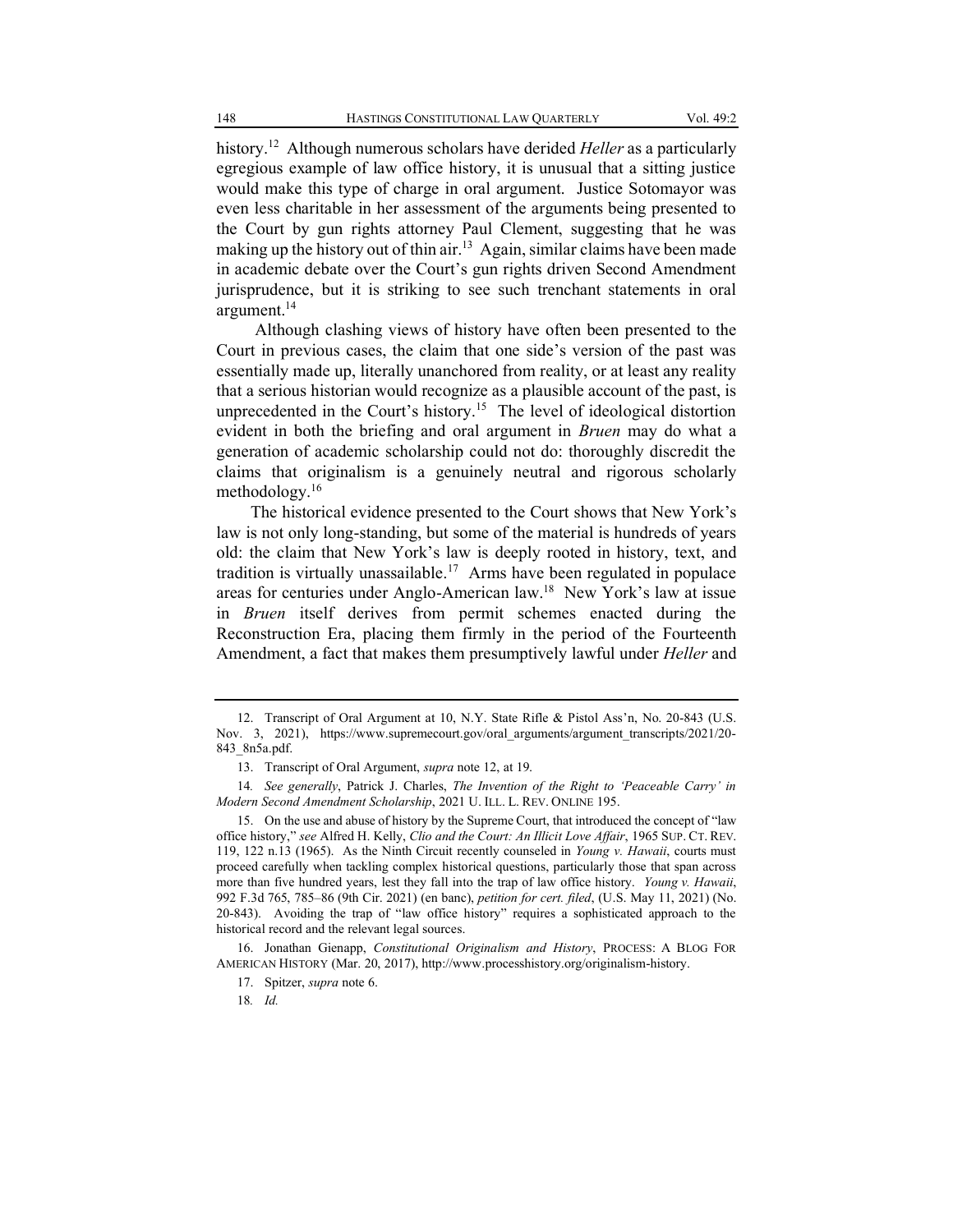*McDonald's* framework.<sup>19</sup> Nor were these regulations a "mere scattering" of laws as Paul Clement argued: millions of Americans were living under some form of good cause permit scheme by the end of the nineteenth century. Finally, states and localities enforced these and other gun laws in a racially neutral manner until the rise of Jim Crow ushered in an era of white supremacy-motivated prosecutions.<sup>20</sup> Gun control, it turns out, was not inherently racist, nor was it antithetical to the Fourteenth Amendment; it was an indispensable part of the government framework adopted by Republicans to implement their vision of equality and rights at the core of the Amendment. $21$ 

The Court's newest champions of originalism, Associate Justices Neil Gorsuch and Amy Coney Barrett, face a particularly difficult challenge reconciling their professed commitment to this theory with a decision striking the law down. Both jurists have strenuously insisted that originalism is a neutral methodology that follows the historical evidence even if the outcomes are not congenial to their policy preferences or those of the Republican Party's base.<sup>22</sup> Given that ample evidence was presented in the briefs filed in support of New York that stringent regulation of guns in populace areas is deeply rooted in Anglo-American law, it is odd that neither

<sup>19.</sup> *See Heller*, 554 U.S. 570; *McDonald*, 561 U.S. 742, 767-68 (2010); JOSEPH BLOCHER & DARRELL A. H. MILLER, THE POSITIVE SECOND AMENDMENT: RIGHTS, REGULATION, AND THE FUTURE OF HELLER (Cambridge University Press ed., 2018).

<sup>20.</sup> By the end of the nineteenth century more than half the population of California were living under some type of restrictive public carry legal regime, *see* Saul Cornell, *The Right to Regulate Arms in the Era of the Fourteenth Amendment: The Emergence of Good Cause Permit Schemes in Post-Civil War America*, 55 U.C. DAVIS L. REV. ONLINE 65, 84-85 (2021). On the racially neutral character of enforcement during Reconstruction and the rise of discriminatory enforcement during Jim Crow, *see* Brennan Gardner Rivas, 55 *Enforcement of Public Carry Restrictions: Texas as a Case Study* 2603, 2607±08, 2616±17, U.C. DAVIS L. REV. (2022) (manuscript at 5-6, 10-12), https://ssrn.com/abstract=3941466.

<sup>21.</sup> For a sampling of ideologically slanted scholarship on this topic, *see generally* STEPHEN P. HALBROOK, FREEDMEN, THE FOURTEENTH AMENDMENT, AND THE RIGHT TO BEAR ARMS, 1866-1876 (1998); Robert J. Cottrol & Raymond T. Diamond, *Never Intended to Be Applied to the White Population: Firearms Regulation and Racial Disparity — The Redeemed South's Legacy to a National Jurisprudence?*, 70 CHI.-KENT L. REV. 1307, 1310, 1318 (1995); NICHOLAS JOHNSON, NEGROES AND THE GUN: THE BLACK TRADITION OF ARMS (Prometheus, 1st ed. 2014); Clayton E. Cramer, *The Racist Roots of Gun Control*, 4 KAN. J.L. & PUB. POL'Y 17, 18 (1994). For its strategic deployment in *Bruen*, see Brief for Petitioners at 2, 10–13, N.Y. State Rifle & Pistol Ass'n v. Bruen, No. 20-843 (U.S. July 13, 2021); Brief for National African American Gun Ass'n, Inc. in Support of Petitioners at  $2-11$ , N.Y. State Rifle & Pistol Ass'n v. Bruen, No. 20-843 (U.S. July 16, 2021), [hereinafter Amicus Brief for NAAGA]. For a critique of this argument, *see* Mark A. Frassetto, *The Nonracist and Antiracist History of Firearms Public Carry Regulation*, 74 SMU L. REV. F. 169 (2021).

<sup>22.</sup> Robert Post & Reva Siegel, Originalism as a Political Practice: The Right's Living *Constitution*, 75 FORDHAM L. REV. 545 (2006).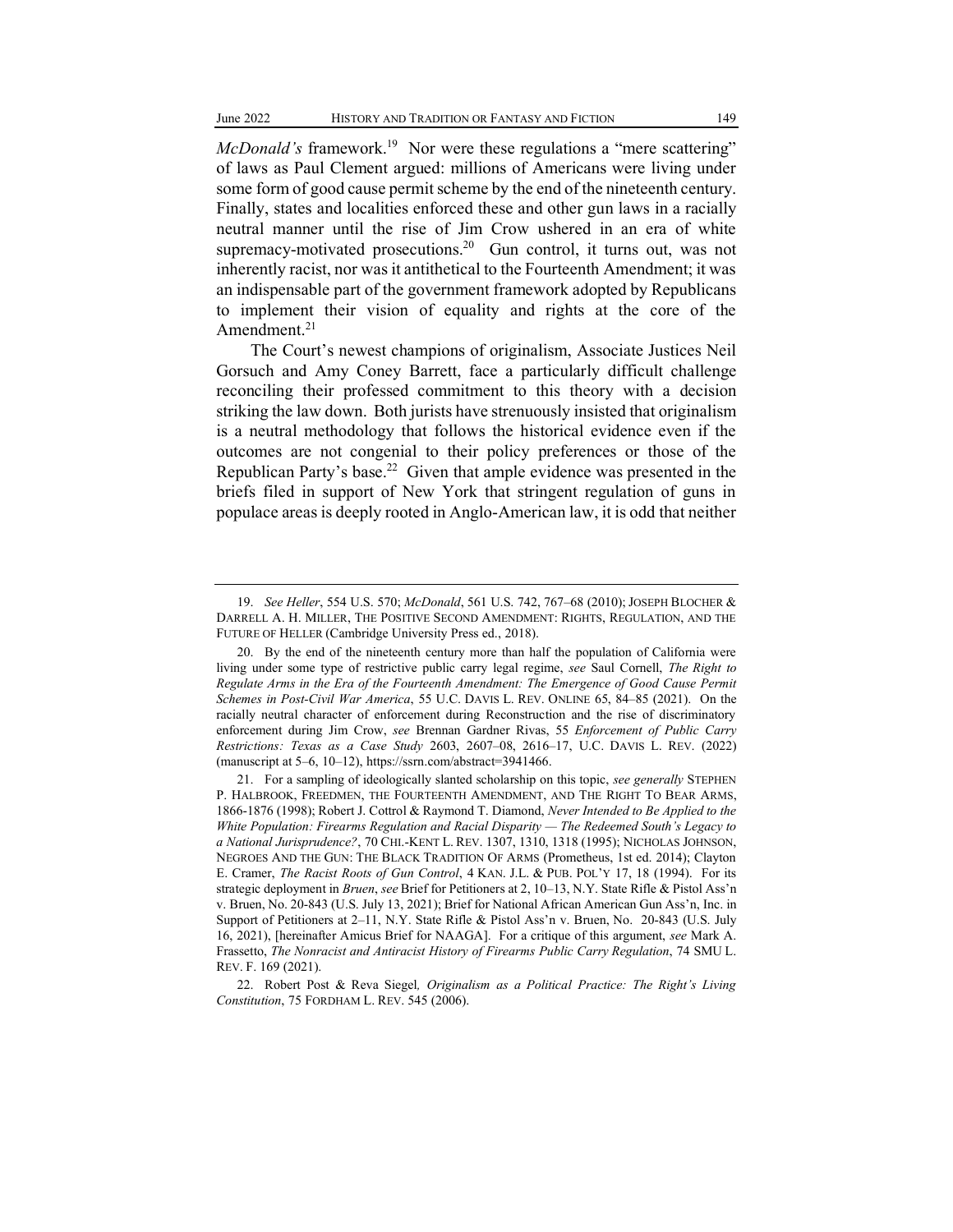justice devoted much time in oral argument to discussing this body of evidence, a striking omission given their originalist commitments.<sup>23</sup>

Ironically, during oral argument Justice Barrett, asked New York's Solicitor General if she thought *Heller* was correctly decided,<sup>24</sup> but the question would have been more appropriately addressed to Chief Justice Roberts and Justice Kavanaugh. Both justices expressed discomfort with treating the Second Amendment differently than the way *modern courts* treat other rights, an odd concern given the originalist framework dictated by *Heller* and *McDonald*. The proper question should have been: how did Americans in the Founding generation and the era of the Fourteenth Amendment understand the scope of permissible gun regulation?

Even if one jettisoned the history, text, and tradition framework, the characterization of rights by Chief Justice Roberts and Justice Kavanaugh was incorrect as a matter of existing federal jurisprudence.<sup>25</sup> There is no single model for adjudicating rights claims in current constitutional jurisprudence.<sup>26</sup> Even if one restricts the scope of inquiry to the First Amendment, a constitutional analogy favored by gun rights advocates that rests on a weak foundation, there is no single standard for this area of the law: there are multiple tests for constitutionality depending on the type of speech being regulated.<sup>27</sup> Although core political speech triggers strict scrutiny, other types of speech are subjected to more deferential tests, and some types of speech enjoy no First Amendment protections.<sup>28</sup> In short there

<sup>23</sup>*. See* Amicus Brief for Professors of History and Law, *supra* note 3; *see also*, Brief for Patrick J. Charles as Amicus Curiae Supporting Neither Party, N.Y. State Rifle & Pistol Ass'n v. Bruen, No. 20-843 (U.S. July 19, 2021).

<sup>24.</sup> Transcript of Oral Argument, *supra* note 12, at 90.

<sup>25.</sup> On the problematic analogies between the First and Second Amendment, *see* Gregory P. Magarian, *Speaking Truth to Firepower: How the First Amendment Destabilizes the Second*, 91 TEX. L. REV. 49, 99 (2012); Timothy Zick, *The Second Amendment as a Fundamental Right*, 46 HASTINGS CONST. L. Q. 621-682 (2019).

<sup>26.</sup> Transcript of Oral Argument, *supra* note 12, at 50 (Justice Kavanaugh addressing Paul Clement, "... I want to make sure I understand your main problem here with this permitting regime ... that's just not how we do constitutional rights, where we allow blanket discretion to grant or deny something for all sorts of reasons"). *Id.* at 94–6 (Chief Justice Roberts addressing Brian H. Fletcher for the United States and drawing comparisons to the First Amendment and other provisions of the Constitution). In fact, rights, including rights expressly protected by the first eight amendments, are not treated in a uniform manner in existing jurisprudence. *See also* Joseph Blocher, *Disuniformity of Federal Constitutional Rights*, U. OF ILL. L. REV*.* 1479, 1485, 1499 (2020).

<sup>27</sup>*. See generally* KATHLEEN M. SULLIVAN & NOAH FELDMAN, CONSTITUTIONAL LAW 944± 46 (Foundation Press, 19th ed. 2016) (analyzing the different categories of speech and relevant tests for constitutionality).

<sup>28.</sup> For a good summary of types of speech excluded from First Amendment protection, *see* United States v. Alvarez, 132 S. Ct. 2537, 2544 (2012). In particular, incitement, fighting words, true threats, and incitement to criminal conduct are all excluded and thus if one made the error of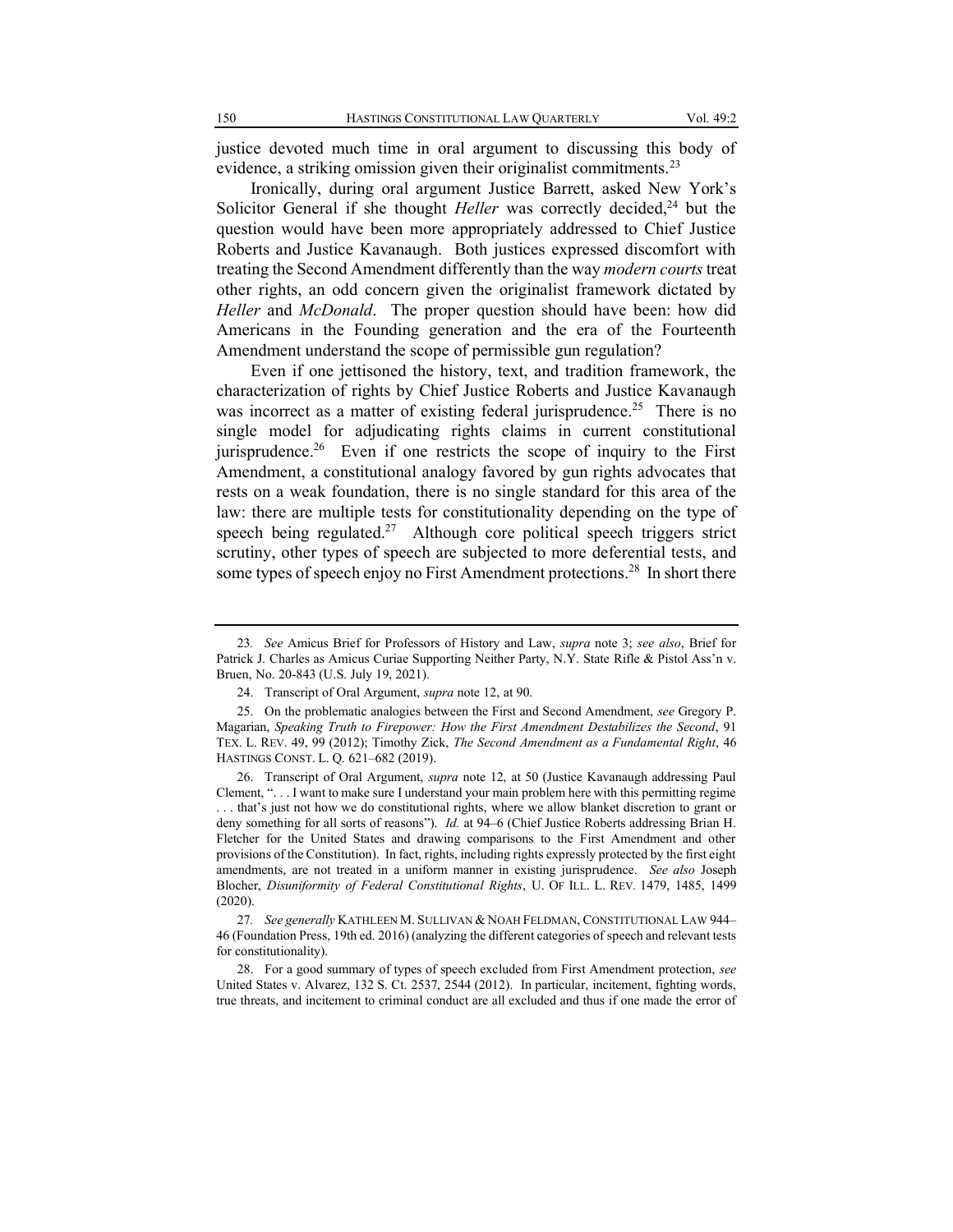are multiple standards of review in existing First Amendment doctrine.<sup>29</sup> Moreover, few other rights enshrined in the Bill of Rights are given the same level of protection as core political speech.<sup>30</sup> More germane to *Heller's* originalist framework, guns have never been regulated in a manner analogous to words at any time in the long arc of American legal history. Firearms have always been subject to a variety of prior restraints that would never have been permissible in the case of core political speech.<sup>31</sup>

### **I. Property Law and Criminal Law: Missing Originalist Contexts for Implementing** *Heller* **and** *McDonald*

Scholarship on the Second Amendment has generally proceeded with little concern for how the history of other fields within American law illuminate the way guns have been treated by states and localities, where the bulk of gun regulation occurred before the  $20<sup>th</sup>$  century.<sup>32</sup> In particular, the history of property and criminal law are indispensable to understanding how the regulation of guns and self-defense has evolved under American law in the period after the adoption of the Second Amendment.

As a historical matter, the proper analogy to gun regulation has never been words but has always been property.<sup>33</sup> Between the adoption of the

treating guns and words as constitutionally similar, the display of a firearm would place among those types of "speech" outside of the First Amendment.

31. Saul Cornell, *Commonplace or Anachronism: The Standard Model, the Second Amendment, and the Problem of History in Contemporary Constitutional Theory*, 16 CONSTITUTIONAL COMMENTARY 988 (1999). The example of loyalty oaths illustrates this point. Many states required loyalty oaths and disarmed those who refused to swear or affirm the oath. No state required similar oaths to exercise core First Amendment-type freedoms. Nor can loyalty oaths be understood as imposing a "dangerousness" exemption given that one of the groups disarmed was the Quakers who were pacifists and among the most peaceful and law-abiding communities in early America, a fact that undercuts the interpretation of this evidence offered by Justice Amy Coney Barrett in Kanter v. Barr, 919 F.3d 437, 454 (7th Cir. 2019) (Barrett, J., dissenting). For a discussion of how Quaker disarmament confounds the simple individual rightscollective rights categorization that has defined much recent Second Amendment scholarship and jurisprudence, *see* Saul Cornell, *Conflict, Consensus & [Constitutional](https://scholarship.law.umn.edu/cgi/viewcontent.cgi?article=1999&context=concomm) Meaning: The Enduring Legacy of [Charles](https://scholarship.law.umn.edu/cgi/viewcontent.cgi?article=1999&context=concomm) Beard* 29 CONSTITUTIONAL COMMENTARY 383, 299-401 (2014).

32. Spitzer, *supra* note 6.

33. Founding era lawyers and judges approach rights from a paradigm that treated them as property. Thinking of rights in these terms meant that rights were not exempt from reasonable regulation provided the statutes were enacted by representatives of the people acting to further the common good and not any special or partial interest, *see* John Phillip Reid, THE CONSTITUTIONAL HISTORY OF THE AMERICAN REVOLUTION: THE AUTHORITY OF RIGHTS 96-113 (University of Wisconsin Press ed., 1987). Understanding eighteenth-century conceptions of rights requires

<sup>29.</sup> MICHAEL C. DORF & TREVOR MORRISON, CONSTITUTIONAL LAW 159 (Oxford University Press, 1st ed. 2010).

<sup>30.</sup> On the problematic analogies between the First and Second Amendment, *see* Gregory P. Magarian, *Speaking Truth to Firepower: How the First Amendment Destabilizes the Second*, 91 TEX. L. REV. 49, 99 (2012); Timothy Zick, *The Second Amendment as a Fundamental Right*, *46*  HASTINGS CONST. L. Q. 621-682 (2019).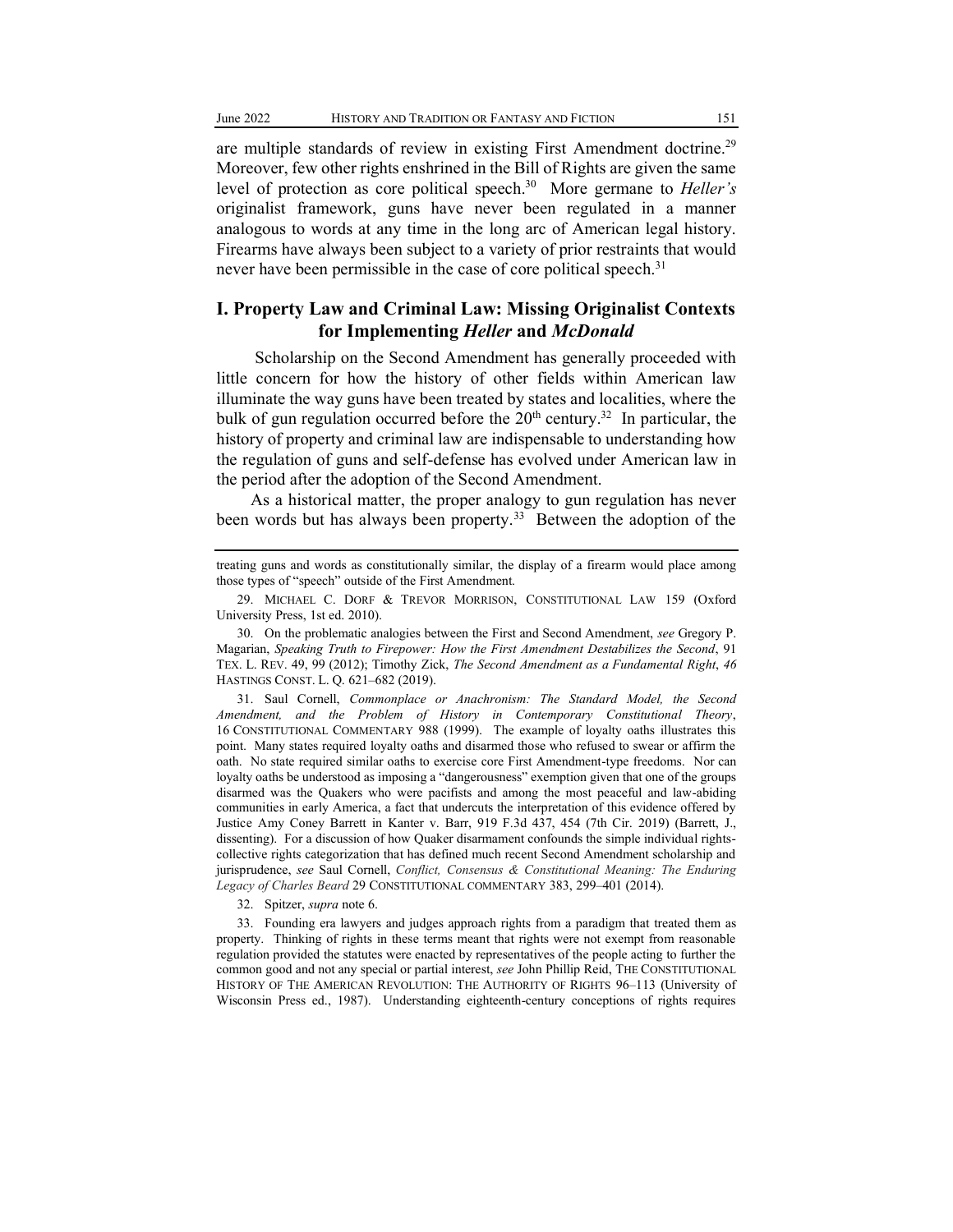Second Amendment and enactment of the Fourteenth Amendment, guns were extensively regulated, and the framework governing them was derived from property law. In fact, the scope of gun regulation intensified after the adoption of the Second Amendment and increased after the adoption of the Fourteenth Amendment. Reconstruction witnessed an enormous expansion of gun regulation at both the state and local level.<sup>34</sup>

If one looks closely at Founding era conception of rights, the case for treating guns as a form of property is even stronger. The concept of inalienable right, including self-defense, was expressly listed as part of the Lockean trinity of life, liberty, and property in the first state constitutions.<sup>35</sup> The term inalienable itself derives from English property law. The notion that because the right to acquire property was inalienable, government was prohibited from regulating it in a manner consistent with police power authority has no foundation in Anglo-American jurisprudence.<sup>36</sup> Indeed, such an idea would have been almost incomprehensible to the Founding generation. Property has always been subject to a host of regulations.<sup>37</sup> Just because you owned a tannery, did not mean you got to dump lye into the stream a mile from your neighbor.<sup>38</sup> The same legal principle has always applied to guns.

All guns were not created equal in the eyes of the law during the Founding era.<sup>39</sup> Only a narrow subset of firearms suitable for participation in the militia were given the highest level of constitutional protection. One

36. *See generally* Joseph Postell, *Regulation during the American Founding: Achieving Liberalism and Republicanism*, 5 AMERICAN POL. THOUGHT 80 (2016).

37. See generally WILLIAM J. NOVAK, THE PEOPLE'S WELFARE: LAW AND REGULATION IN NINETEENTH CENTURY AMERICA (The University of North Carolina Press, 1st ed. 1996).

38*. Id*. at 218, 227.

39. On the important distinction between arms suitable for the militia and the ordinary arms most popular with Americans at the time of the Second Amendment, *see generally* Kevin M. Sweeney, *Firearms Ownership and Militias in Seventeenth and Eighteenth Century England and America,* in A RIGHT TO BEAR ARMS?: THE CONTESTED ROLE OF HISTORY IN CONTEMPORARY DEBATES ON THE SECOND AMENDMENT (Jennifer Tucker et al. eds., 2019).

setting aside many modern legal ideas about rights and recovering the lost language of Founding era "rights talk"; see Jonathan Gienapp, *Response: The Foreign Founding: Rights, Fixity, and the Original Constitution*, 97 TEX. L. REV. ONLINE 115 (2019); Jud Campbell, *Judicial Review and the Enumeration of Rights*, 15 GEO. J.L. & PUB. POL'Y 569 (2017).

<sup>34.</sup> Delaware's provision was typical of militia laws from the Founding era and extended additional constitutional protections for militia weapons, making them immune from seizure in debt proceedings or confiscation for failure to pay taxes, *see* Chapter 36, sec. 42 LAWS OF THE STATE OF DELAWARE (1793). All other weapons were subject to the full range of state police power regulation and civil suits. In essence, militia weapons, were a form of taxation, transferring part of the cost of public defense to individual households. For an exploration of the tax analogy in a modern context, *see* Hannah E. Shearer & Allison S. Anderman, *Analyzing Gun-Violence-Prevention Taxes Under Emerging Firearm Fee Jurisprudence*, 43 S. ILL. U. L. J. 157 (2018).

<sup>35.</sup> Douglas W. Kmiec, *The Coherence of the Natural Law of Property*, 26 VAL. U. L. REV. 367 (1991).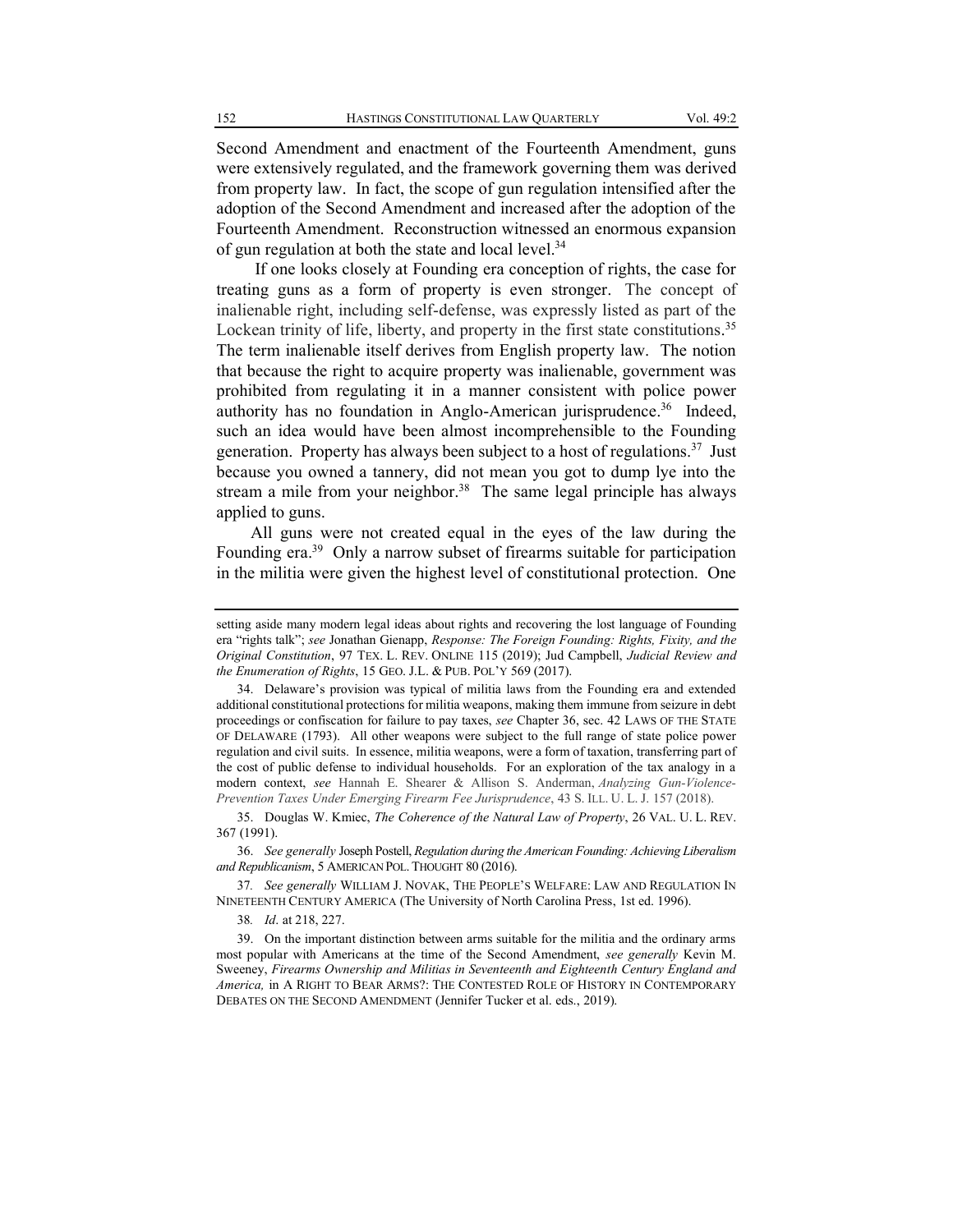of the most fundamental principles in Founding era constitutional law was the rule against taking property without just compensation. Interestingly, some guns were expressly exempted from this rule. Pennsylvania, the first state to recognize the right to bear arms, excluded the requirement to purchase arms and ammunition from the Takings Principle governing nearly all private property. Modern scholarly and judicial treatments of the right to bear arms in the Pennsylvania Constitution typically focus exclusively on Article XIII affirming the right to bear arms. But this provision was the not the first discussion of arms bearing in the state Constitution. The first mention of this right occurred in the context of the Takings Principle and the right of conscientious objectors:

> That every member of society hath a right to be protected in the enjoyment of life, liberty and property, and therefore is bound to contribute his proportion towards the expence [sic] of that protection, and yield his personal service when necessary, or an equivalent thereto: But no part of a man's property can be justly taken from him, or applied to public uses, without his own consent, or that of his legal representatives: Nor can any man who is conscientiously scrupulous of bearing arms, be justly compelled thereto, if he will pay such equivalent, nor are the people bound by any laws, but such as they have in like manner assented to, for their common good.<sup>40</sup>

Government could not take property without compensation, but a subset of firearms were exempt from this rule. The state could require individuals to purchase firearms and use their own ammunition without any compensation. Many of the individual state militia laws also went further and exempted militia weapons from seizure during debt proceedings or sale for payment of tax arrears. All other firearms were treated as ordinary property, subject to the full force of the state's police powers. The modern debate over firearms has operated with a simplistic dichotomy totally alien to the Founding generation. In today's debate guns are either treated like words and entitled to the highest level of constitutional protection or they viewed as entirely outside the scope of constitutional protection. The Founding era approached this issue in more nuanced fashion. Some guns enjoyed protections denied to virtually any other form of property, and other guns were treated in the same way as ordinary property. The modern dichotomy that suggests that guns must be treated like words, or they are entirely outside of constitutional protection is deeply flawed and would have puzzled members of the Founding generation.

 <sup>40.</sup> P.A. CONST. art. VIII (1776).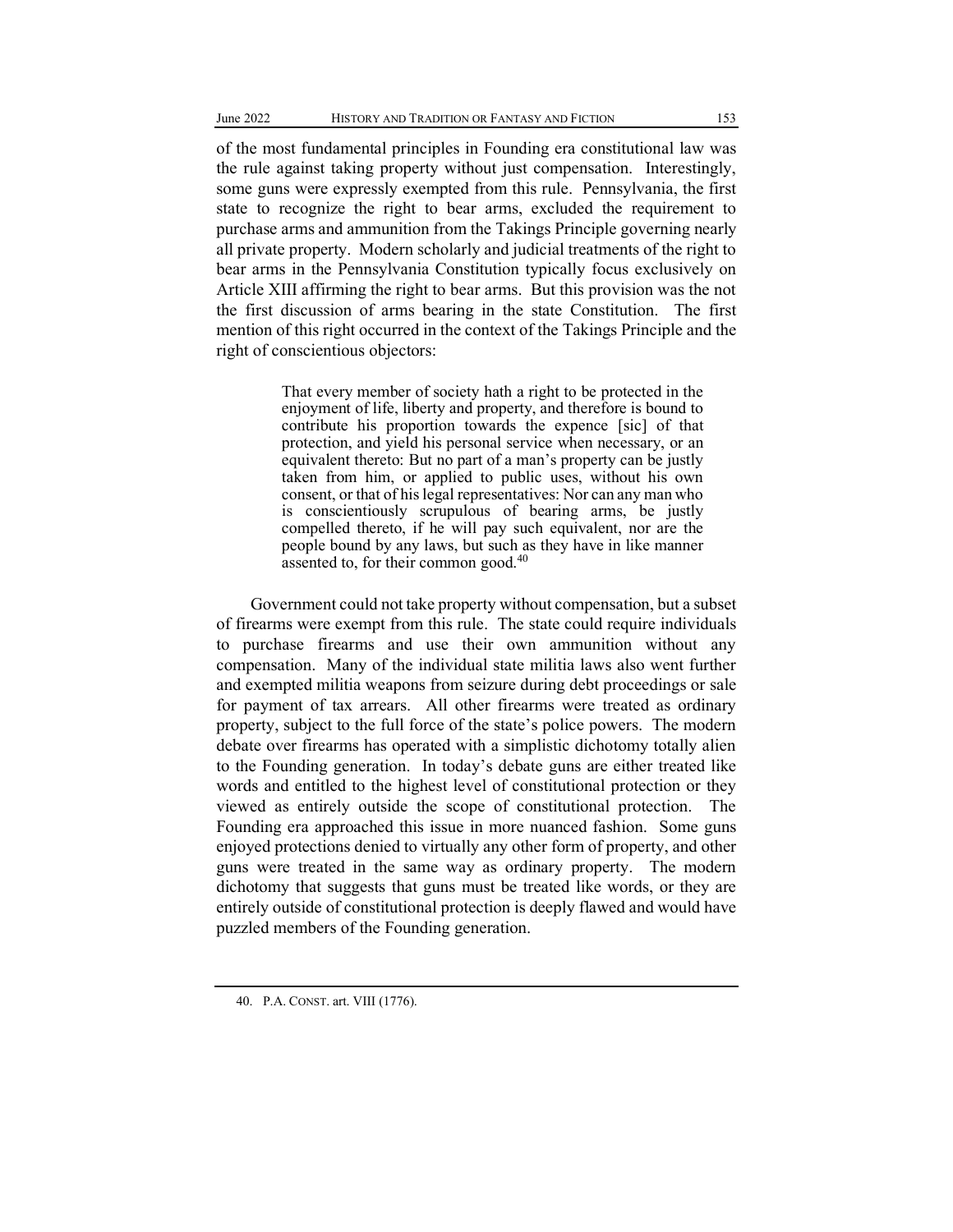The principle that not all guns were created equal did not disappear from American law after the Founding era. Several states and localities, passed laws that taxed some weapons, typically pistols, but exempted those firearms "kept for use by military companies."<sup>41</sup> There was also taxes on firing ranges. Directly taxing guns or imposing incidental taxes on their use posed no constitutional issues for Americans in the pre-Civil War era. The trend not only continued after the Civil War, but as was true for nearly every aspect of firearms law, the level of regulation intensified. States and localities taxed pistols during Reconstruction.42 Alabama imposed the following tax on handguns:

> All pistols or revolvers in the possession of private persons not regular dealers holding them for sale, a tax of two dollars each; and on all bowie knives, or knives of the like description, held by persons not regular dealers, as aforesaid, a tax of three dollars each; and such tax must be collected by the assessor when assessing the same, on which a special receipt shall be given to the tax payer therefor, showing that such tax has been paid for the year, and in default of such payment when demanded by the assessor, such pistols, revolvers, bowie knives, or knives of like description, must be seized by him, and unless redeemed by payment in ten days.

The implication of treating firearms as property, a tradition that extends to the origins of the nation, needs further scholarly attention. The historical evidence that guns have never been treated in the same fashion as words is also overwhelming. Given these facts, the discomfort expressed by Chief Justice Roberts and Justice Kavanaugh about how New York's statute treats the right to bear arms in an anomalous fashion is both historically inaccurate and misrepresents the current state of constitutional jurisprudence. The discomfort felt by both jurists has little to do with New York's law, a statute that has been in place for over a century; the tension is a function *Heller*'s originalism.

Few rights enshrined in the bill of rights are treated in the narrow and circumscribed fashion that the Founding generation approached rights.<sup>43</sup>

<sup>41.</sup> ANDERSON HUTCHINSON, CODE OF MISSISSIPPI: BEING AN ANALYTICAL COMPILATION OF THE PUBLIC AND GENERAL STATUTES OF THE TERRITORY AND STATE, WITH TABULAR REFERENCES TO THE LOCAL AND PRIVATE ACTS, FROM 1798 TO 1848: WITH THE NATIONAL AND STATE CONSTITUTIONS, CESSIONS OF THE COUNTRY BY THE CHOCTAW AND CHICKASAW INDIANS, AND ACTS OF CONGRESS FOR THE SURVEY AND SALE OF THE LANDS, AND GRANTING DONATIONS THEREOF TO THE STATE 182 (1848).

<sup>42.</sup> THE REVISED CODE OF ALABAMA, 169 (1867). See also 1867 MISS. LAWS 327-28, An Act To Tax Guns And Pistols In The County Of Washington, ch. 249, § 1.

<sup>43.</sup> For a good illustration of this, *see generally* Jud Campbell, *Natural Rights and the First Amendment*, 127 YALE L.J. 246, 312 (2017).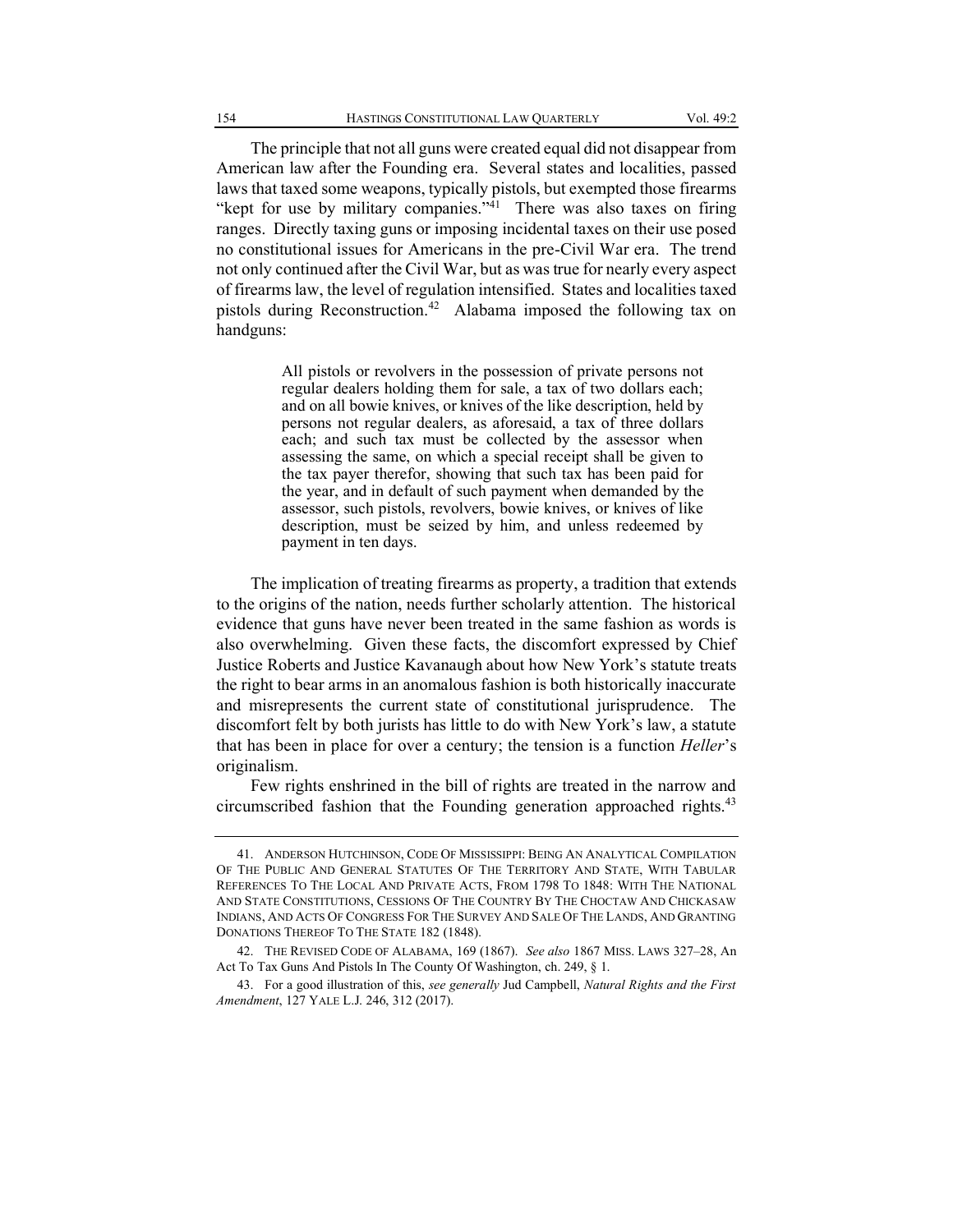Given that today's First Amendment accords protections largely un-dreamed of in the Founding era, it is hardly surprising that Second Amendment jurisprudence, still in its infancy, has not had time to expand the scope of the right to bear arms to bring it into conformity with other aspects of the modern rights revolution. Most other areas of constitutional law have not been shaped by originalism, but some form of living constitutionalism.<sup>44</sup> What Roberts and Kavanaugh appear to be gesturing toward is a repudiation of *Heller*'s originalism and an application of living constitutionalism to the Second Amendment. Unfortunately, neither jurist articulated this desire in a transparent manner in oral argument.<sup>45</sup>

Given that *Heller* tied the Second Amendment to individual selfdefense, one would think that the oral argument in *Bruen* would have devoted greater attention to charting the evolving understanding of this right under Anglo-American law, but sadly this issue did not receive much attention, despite a remarkable brief filed by two of the nation's premier scholars on the history of criminal law, George Fletcher and Guyora Binder.46 Yet, an understanding of the history of criminal law is indispensable to making sense of the Founding era's approach to selfdefense. Although Federalists and Anti-Federalists were divided on many issues, there was little disagreement between the two sides in ratification that the new Constitution would not restrict the states' police powers or their ability to define the scope of self-defense by local statute. Federalist Tench Coxe and the Anti-Federalist author Brutus may have agreed on few things, but they were in accord on this point. Brutus made this point expressly when he wrote, "[I]t ought to be left to the state governments to provide for the protection and defence of the citizen against the hand of private violence, and the wrongs done or attempted by individuals to each other ...."<sup>47</sup> Federalist Tench Coxe, echoed this sentiment, declaring confidently that "[t] he states will regulate and administer the criminal law, exclusively of Congress."<sup>48</sup> Fletcher and Binder's brief underscores the point that there has never been a single uniform standard of self-defense across all American jurisdictions, a basic fact about criminal law, that seems

<sup>44.</sup> Lawrence Rosenthal, *The Limits of Second Amendment Originalism and the Constitutional Case for Gun Control*, 92 WASH. U. L. REV. 1187, 1234 (2015) (arguing ³Constitutional law is, after all, replete with instances of non-originalist construction.´).

<sup>45.</sup> Transcript of Oral Argument, *supra* note 12, at 24-27, 52-53.

<sup>46.</sup> Brief for Criminal Legal Scholars as Amici Curiae Supporting Respondents, N.Y. State Rifle & Pistol Ass'n v. Bruen, (2021) (No. 20-843).

<sup>47.</sup> BRUTUS, ESSAYS OF BRUTUS VII, reprinted in 2 THE COMPLETE ANTI-FEDERALIST 358, 400±05 (Herbert J. Storing ed., 1981).

<sup>48.</sup> TENCH COXE & A. FREEMAN, FRIENDS OF THE CONSTITUTION: WRITINGS OF THE "OTHER" FEDERALISTS, 1787-1788 82 (Colleen A. Sheehan & Gary L. McDowell eds., Liberty Fund 1998).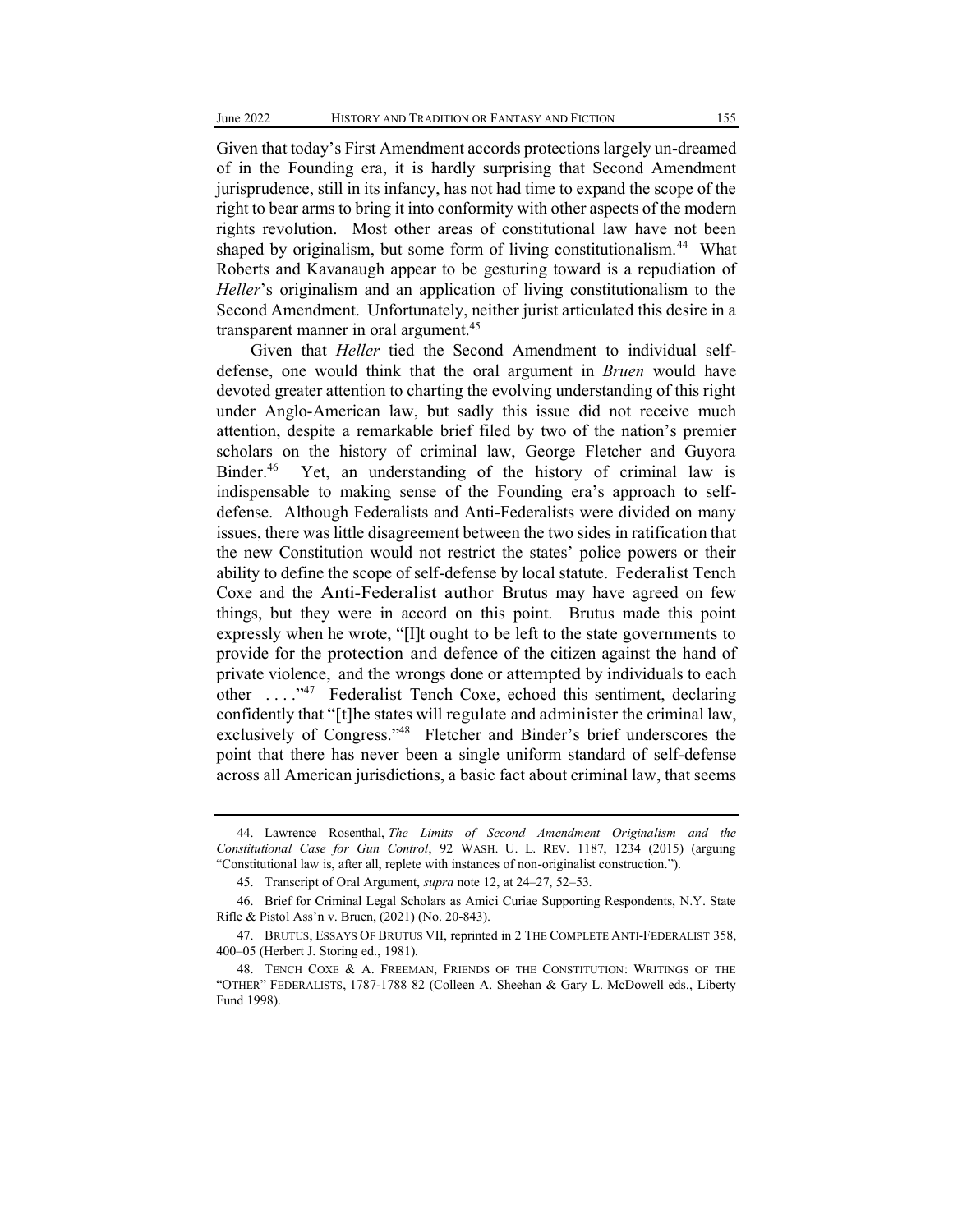to have escaped the notice of the Supreme Court in its oral argument in *Bruen*. 49

Under English common law, the use of deadly force was permitted in the home but strictly limited outside of the home.<sup>50</sup> So, from its very inception, the right of self-defense in the Anglo-American tradition was related to time and space in a unique way that set it apart from other rights. Outside of the home, one had a duty to retreat, not stand your ground under common law if one faced a threat. The strength of the right diminished as one moved further away from the home and moved into more populous areas. Additionally, the limits on deadly force were also different if one encountered a home intrusion during the day and if one did so at night.<sup>51</sup> Thus, the right of self-defense existed in constitutional space and time in a way that made it different than other rights. Consequently, the scope of the right of self-defense was fundamentally shaped by where and when the right was exercised.

The ancient Statute of Northampton (1328), a law that was extensively discussed in the *Bruen* oral argument,<sup>52</sup> singled out sensitive places such as courts and populous areas such as fairs and markets as locations where one could not travel armed unless one was acting to preserve the peace. Several justices seemed to confuse these two distinct features of the Statute of Northampton thereby eliding the difference between populous areas and historically "sensitive" ones. A federal courthouse is a sensitive place; Grand Central Station is a populous one. This important distinction is supported by a host of specific, contemporaneous statutes that existed alongside Northampton-type laws and separately addressed the use of firearms during sensitive *times*, including holidays such as New Year's

<sup>49.</sup> Mark Anthony Frassetto, *Meritless Historical Arguments in Second Amendment Litigation*, 46 HASTINGS CONST. L. Q. 531 (2019).

<sup>50.</sup> Guyora Binder and Robert Weisberg*, What Is Criminal Law About?*, 114 MICH. L. REV. 1173, 1183 (2016); Daryl A. H. Miller, *Self-Defense, Defense of Others, and the State*, 80 L. & CONTEMP. PROBS. 85 (2017).

<sup>51.</sup> WILLIAM HAWKINS, A TREATISE OF THE PLEAS OF THE CROWN 72-76 (1716). John Adams used Hawkins extensively in preparing for the Boston Massacre trial, *see* ADAMS PAPERS, LEGAL PAPERS OF JOHN ADAMS, CASES 63 AND 64: THE BOSTON MASSACRE TRIALS 242-270 (L. Kinvin Wroth & Hiller B. Zobel eds., Belknap Press of Harvard University Press, 1965).

<sup>52.</sup> STATUTE OF NORTHAMPTON 2 EDW. 3, C. 3 (1328), (Phillip B. Kurland & Ralph Lerner eds., The Founders' Const. 1986), https://presspubs.uchicago.edu/founders/documents/amendIIs1.html. On the importance of the Statute of Northampton to maintain the peace, *see generally* A. J. Musson, *Sub-Keepers and Constables: The Role of Local Officials in Keeping the Peace in Fourteenth-Century England*, 117 ENG. HIST. REV. 1 (2002). Transcript of Oral Argument, *supra* note 12, at 48-49, 57-58, 90-91, 93-94.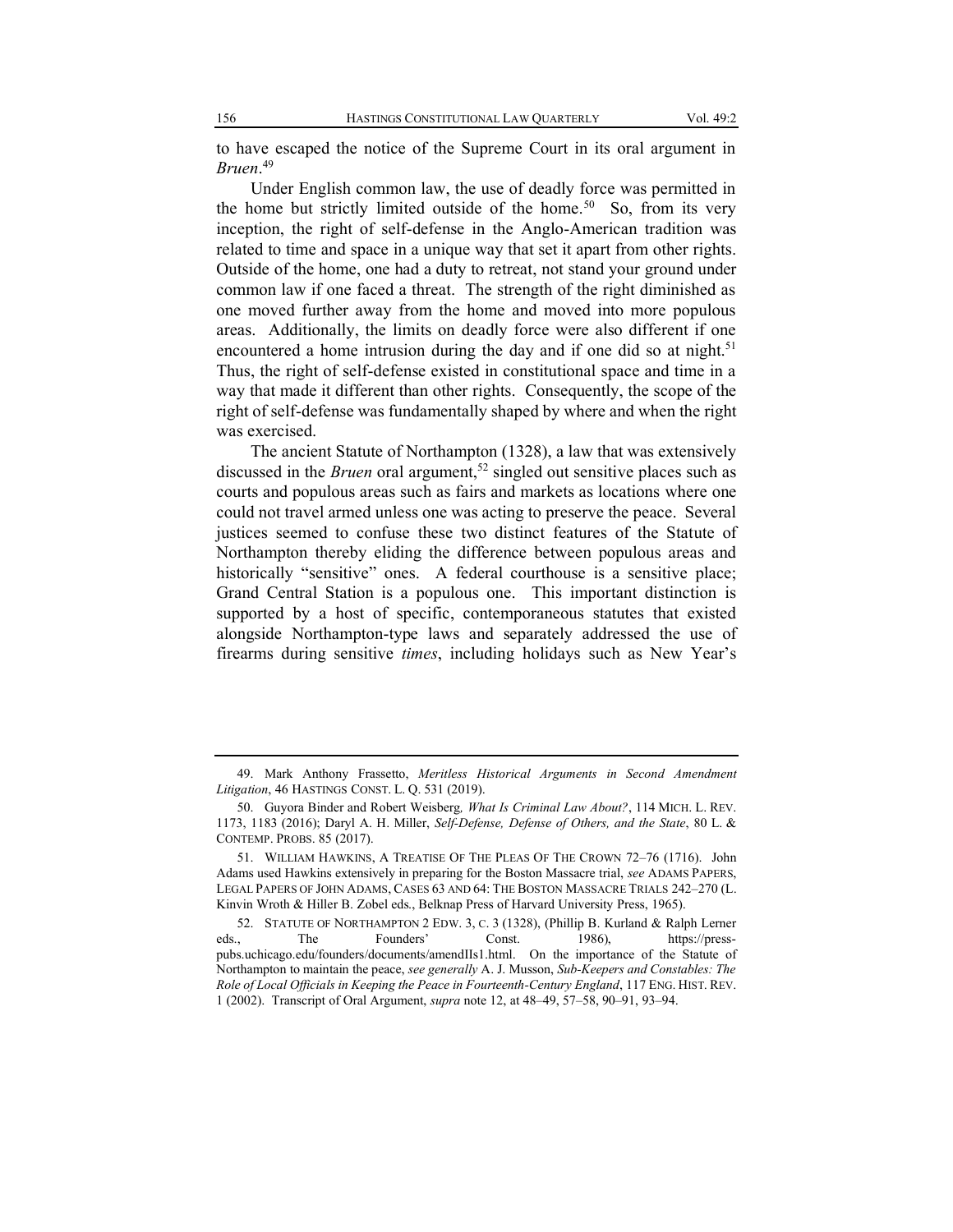Day.<sup>53</sup> Although some populous places may also be sensitive places, and vice versa, the two concepts should not be conflated.

The Statute of Northampton and its American analogs were not just regulations of sensitive places or times. These types of laws prohibited arms from places of commerce and civic life because  $18<sup>th</sup>$ - and  $19<sup>th</sup>$ - century Americans believed that the presence of arms undermined civil society, public peace, and freedom itself.<sup>54</sup> Fairs and markets were, at that time, the centers of commerce, civic life, and culture. They were typically the location for the placement of important public announcements—facts which mark them as almost the antithesis of "sensitive places."<sup>55</sup>

#### **II. Pistol Packin' Patriots and Other Antiquarian Oddities**

One of the oddest arguments presented by Clement drew on a claim made in an amicus brief by Second Amendment law professors that noted the unremarkable fact that many in the Founding era carried guns in public. This "Founders with guns argument" is not simply meritless, it reveals a lack of understanding about the social and cultural history of eighteenth-century America.<sup>56</sup> Thus, Clement and the pro-gun professors note that Patrick Henry often traveled to court with a musket. What Clement and the pro-gun briefs ignore is that court days were among the most important public occasions in rural Virginia. These events were one of the few times when members of the community, typically scattered across the rural landscape of Virginia, gathered together; it was only natural that these occasions would be a convenient time to gather the militia together for muster, inspection, and training.57 So rather than provide evidence for a broad free-standing right to travel armed in public, the Henry example merely shows that when traveling to militia muster, Henry carried the weapon that Virginia law compelled him

<sup>53</sup>*. 1665 N.Y. Laws 205, Ordinance Of The Director General And Council Of New Netherland To Prevent Firing Of Guns, Planting May Poles And Other Irregularities Within This Province*, DUKE CENTER FOR FIREARMS LAW (last visited May 26, 2022), https://firearmslaw.duke.edu/laws/1665-n-y-laws-205-ordinance-of-the-director-general-andcouncil-of-new-netherland-to-prevent-firing-of-guns-planting-may-poles-and-other-irregularitieswithin-this-province/. *An Act to Prevent firing of guns and other firearms within this state, on certain days therein mentioned, 1785*, 2 LAWS OF THE STATE OF NEW YORK 152 (1886).

<sup>54</sup>*. See generally* Saul Cornell, *History, Text, Tradition, and the Future of Second Amendment Jurisprudence: Limits on Armed Travel under Anglo-American Law, 1688±1868*, 83 L. & CONTEMP. PROBS. 73 (2020).

<sup>55.</sup> *See generally* Chris R. Kyle*, Monarch and Marketplace: Proclamations as News in Early Modern England* 78 HUNTINGTON LIBR. Q. 771 (2015).

<sup>56</sup>*. See* Frassetto, supra note 49.

<sup>57.</sup> E. Lee Shepard, "This Being Court Day": Courthouses and Community Life in Rural Virginia, 103 THE VIRGINIA MAGAZINE OF HISTORY AND BIOGRAPHY 459, 466 (1995); Rhys Isaac, *Dramatizing the Ideology of Revolution: Popular Mobilization in Virginia*, *1774 to 1776?* 33 THE WM. & MARY Q. 357, 383 (1976).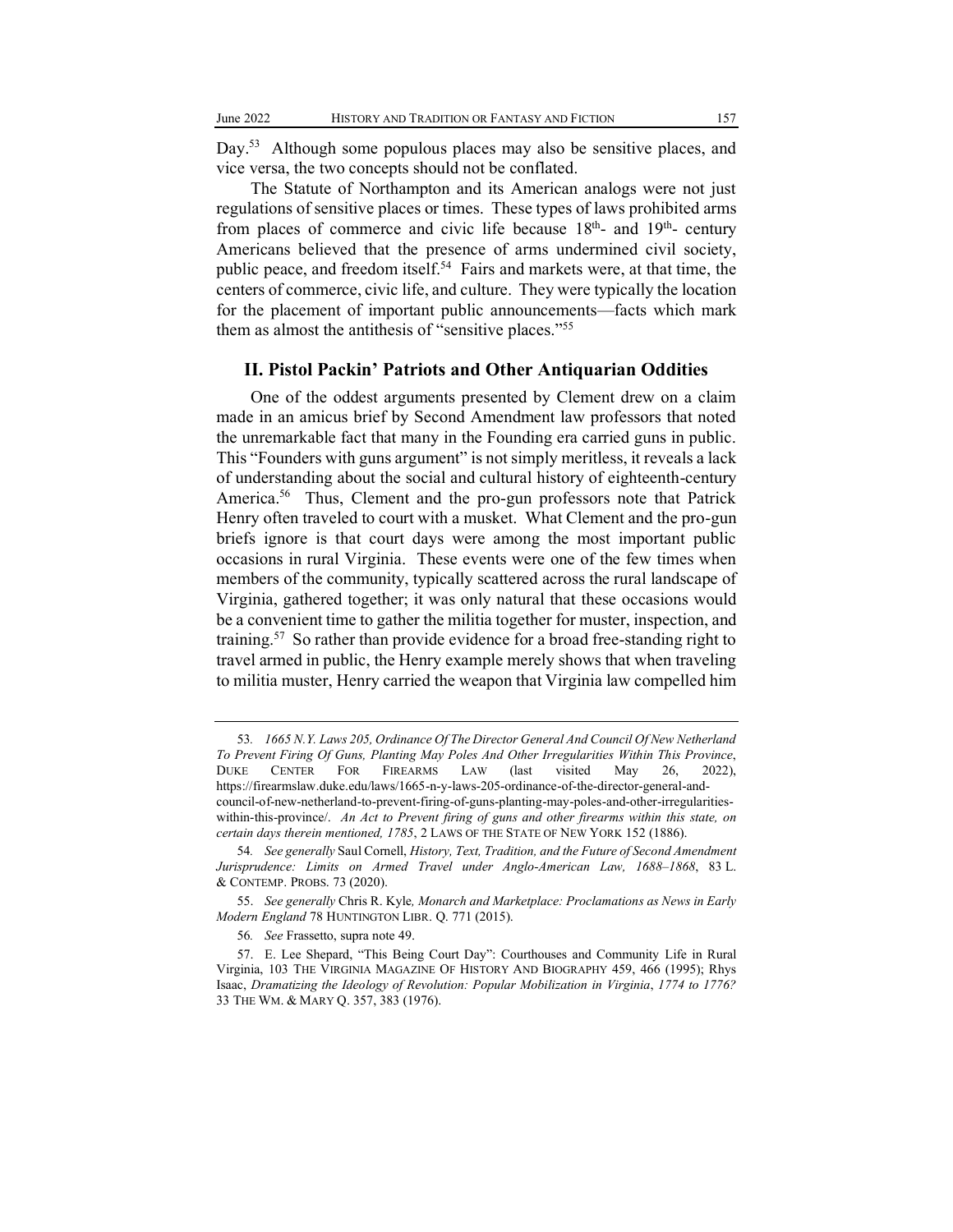to carry on muster days. Similarly, the fact that Thomas Jefferson asked a friend to return a pair of pistols that he mistakenly left locked securely in a case at a tavern he visited in his travels does not support Clement's claim that the Founders promiscuously and habitually carried arms in public. Here is how Clement summarized the Jefferson evidence: "Thomas Jefferson requested that arms be brought to him in the District."<sup>58</sup> Again, the unremarkable fact that members of the nation's political and economic elite owned firearms and used them for a variety of purposes is incorrectly taken as evidence of a broad free-standing right to carry guns in public whenever and wherever an individual traveled. If Clement had quoted the entire relevant section of the latter, not just a snippet out of context, the evidence would support a very different interpretation of Jefferson's actions. "I left at your house, the morning after I lodged there, a pistol in a locked case.<sup>559</sup> Jefferson further remarked that "I have written to desire either Mr. Randolph or Mr. Eppes to call on you for it, as they come on to Congress, to either of whom therefore be so good as to deliver it."<sup>60</sup> The first point worth noting is that Jefferson traveled with his pistols in a locked case. Having accidently left them at an inn, a fact that underscores that the pistols were far from his mind during his travels, he asked that they be returned to him at his friend's convenience, a fact that further suggests that Jefferson did not believe that the pistols were essential to his day-to-day life.<sup>61</sup> Rather than demonstrate that Jefferson was an ardent supporter of unfettered public carry, the full quote shows that Jefferson typically carried weapons locked up when he traveled on the public roads of the new nation. Indeed, Jefferson was so mindful of this need, he had a special pair of pistol holders made that would allow him to carry his arms securely locked when he ventured beyond his vast land holdings in the western part of Virginia.<sup>62</sup>

Although Clement makes much of the guns owned by the Founders, he is dismissive of the law books they owned and the treatment of limits on armed travel that were well established features of the common law. Clement is particularly disdainful of references in amicus briefs to the work of Michael Dalton's *Country Justice*, a popular legal text that was among the most influential legal books published in the eighteenth-century Anglo-

60*. Id.*

<sup>58.</sup> Reply Brief for Petitioners at 11, N.Y. State Rifle & Pistol Ass'n v. Bruen, (2021) (No. 20-843).

<sup>59.</sup> THOMAS JEFFERSON ENCYCLOPEDIA, "Firearms", https://www.monticello.org/site/research-and-collections/firearms.

<sup>61</sup>*. Id*.

<sup>62.</sup> The research division at Monticello have collected many of Jefferson's comments about firearms. *See* THOMAS JEFFERSON ENCYCLOPEDIA, *supra* note 59. Contrary to claims of Clement and the Professors of Second Amendment Law Brief, Jefferson securely locked up his guns when traveling in public, going so far as to commission a custom saddle to lock them up.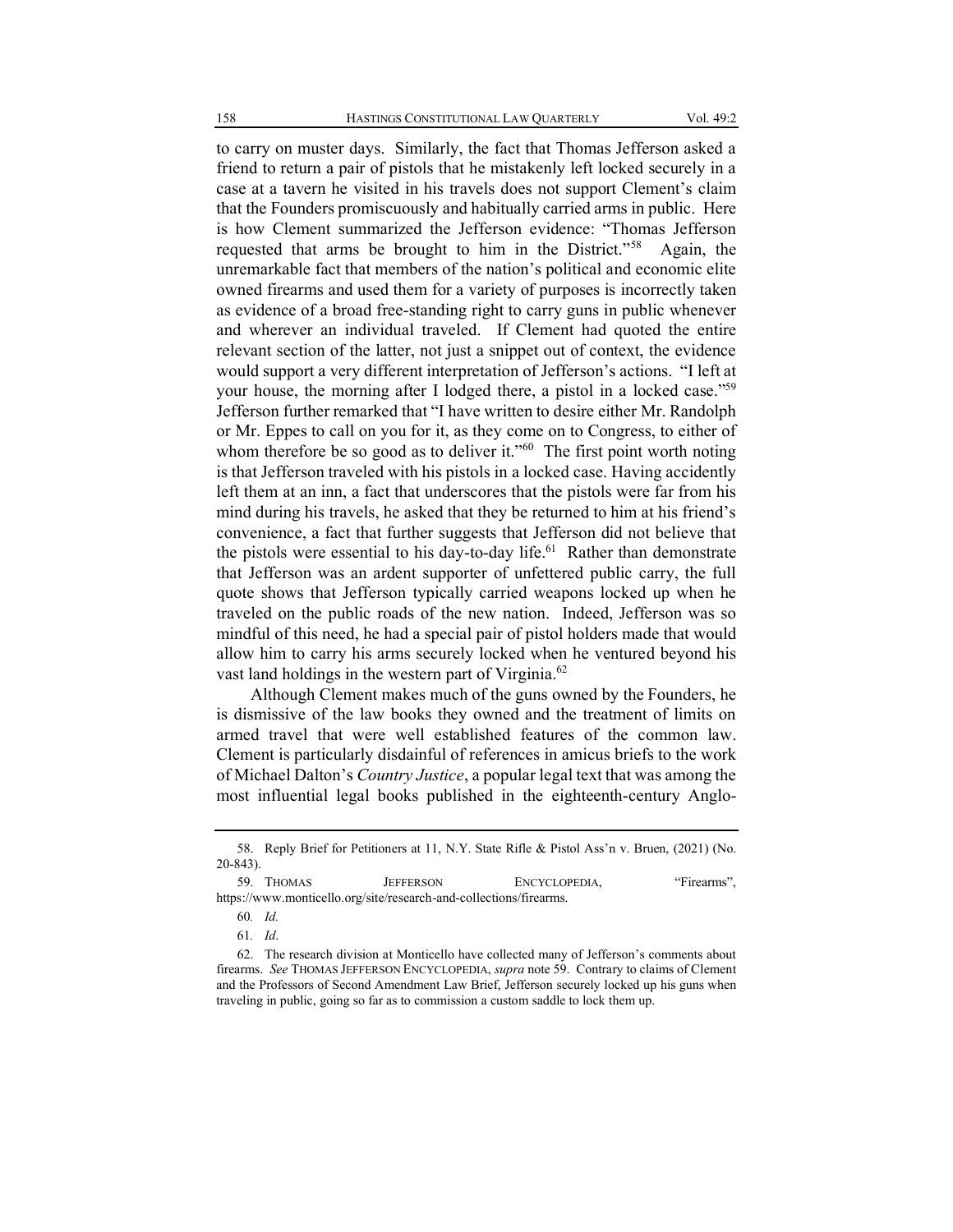American world.<sup>63</sup> Dalton's discussion of the limits on armed travel makes clear why Clement was so eager to downplay Dalton's importance:

> All such as shall go or ride armed (offensively) in Fairs, Markets or elsewhere; or shall wear, or carry any Guns, Dags, or Pistols charged, any Constable; seeing this may arrest them, carry them before a Justice of the Peace, and he may bind them to the Peace; yea, tho' those persons were so armed or Weaponed for their defense upon any private quarrel.

In such situations, Dalton reminded his readers "they might have had the Peace against the other persons: and besides, it striketh a fear and Terror in the King's Subjects. $64$ 

As Dalton's text made clear, during the Founding Era the act of traveling with an offensive weapon by its very nature provoked a "fear of the people"—there was no need to independently establish a specific intent to terrify, or prove that an action was an actual breach of the peace to meet this terror requirement.<sup>65</sup> Nor did English law accept that one might preemptively arm to address a specified threat, the appropriate response was to bind the threatening person to the peace. Even if a person was "armed or weaponed for their defense upon any private quarrel," the appropriate response was still to arrest them, and bind the threatening person to the peace. Moreover, if the person continued to arm in contravention of the prohibition on armed travel, the justice of the peace "ought to bind him anew, and by better sureties."<sup>66</sup>

Dalton also noted that the law included an exemption for cases in which individuals acted to preserve the peace.<sup>67</sup> It would have made little sense for Dalton to underscore this exception in his guide to the law if there was a general right of armed peaceable travel. As he noted, only "the King's Servants in his presence, and Sheriffs, and their Officers, and other the Kings Ministers, and such as be in their company assisting them in executing the Kings Process, or otherwise in executing of their Office, and all others in pursuing Hue and Cry," were exempt from the prohibition and "may lawfully

<sup>63.</sup> Reply Brief for Petitioners, *supra* note 58, at 7-8.

<sup>64</sup>*. See* MICHAEL DALTON, THE COUNTRY JUSTICE, CONTAINING THE PRACTICE OF THE JUSTICES OF THE PEACE OUT OF THEIR SESSIONS 380 (1726).

<sup>65.</sup> *Id.* On Dalton's influence and the role of justice of the peace guides to Anglo-American legal culture, *see* Larry M. Boyer*, The Justice of the Peace in England and America from 1506 to 1776: A Bibliographic History*, 34 THE Q. J. OF THE LIBRARY OF CONGRESS 315 (1977).

<sup>66.</sup> DALTON, *supra* note 64, at 380.

<sup>67</sup>*. Id.* at 381.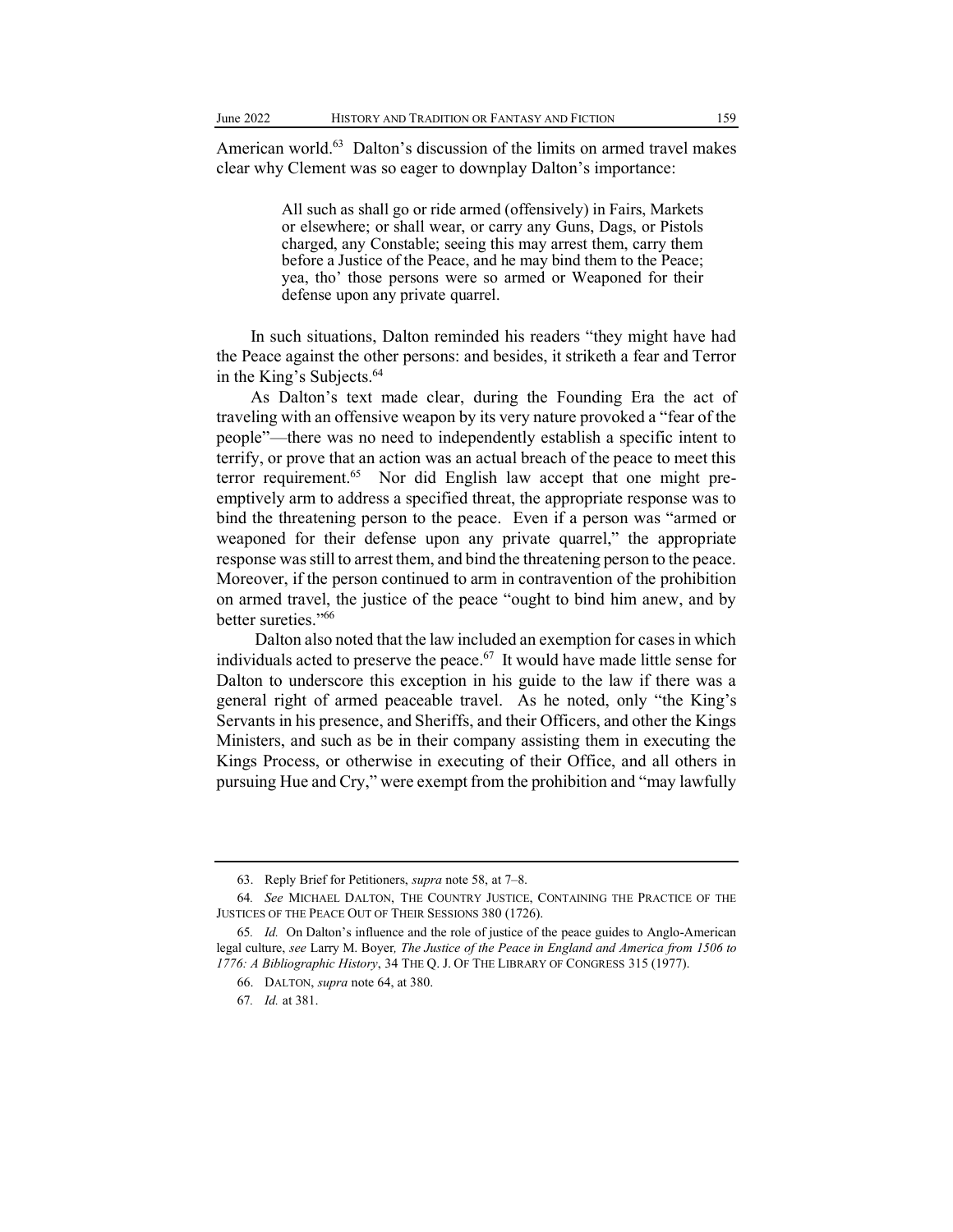bear Armour or Weapons."<sup>68</sup> Dalton's writings were among the most important legal texts imported to the colonies, and any jurist who purports allegiance to the "original public meaning" of the Second Amendment would be remiss to ignore Dalton's guidance. John Adams not only owned a copy of Dalton, but he made extensive use of his book's treatment of the common law in his preparation for the Boston Massacre trial. Adams evidently considered Dalton to be authoritative, as important as other influential English legal commentators he considered, including Coke, Blackstone, and Hawkins (some of whom cited Dalton in their own treatises). 69 Adams noted that the use of arms to put down riots was not simply legal, but subjects were required to assist agents of the crown to restore the peace.<sup>70</sup> The use of arms in these contexts was the limited exception to the general rule against public carry. But Clement takes a very narrow exception to the rule and treats it as dispositive, ignoring the rule itself.

Dalton's writings were incredibly influential at the time that the Second Amendment was ratified, and their significance outlasted the Founding era. Dalton's work continued to be quoted in antebellum American legal texts, including the growing genre of state-specific justice of the peace manuals that proliferated in the early republic.<sup>71</sup> Dalton's exposition of the law including his position that there existed no general right to carry firearms in public, even for anticipated self-defense—thus contributed to the general understanding of governmental authority to regulate public carry when the Second Amendment was drafted, as well as when the Fourteenth Amendment made it applicable to the States.

### **III. Regionalism and Change Over Time: Treating the Right of Self Defense and Regulation Historically**

No scholar familiar with early American legal history would presume to generalize American legal attitudes based on the views of slave-owning judges in the Antebellum era, yet much of the case against New York rests

<sup>68.</sup> Adams quoted Dalton, Blackstone, and Hawkins, three of the most influential texts in the colonies. "And so perhaps the killing of dangerous rioters, may be justified by any private persons, who cannot otherwise suppress them, or defend themselves from them; in as much as every private person seems to be authorized by the law, to arm himself for the purposes aforesaid.<sup>"</sup> Hawkins, [PLEAS OF THE CROWN](https://founders.archives.gov/documents/Adams/05-03-02-0001-0004-0016) p. 71.

<sup>69.</sup> Reply Brief for Petitioners, *supra* note 58, at 10–11; "Adams' Argument for the Defense:<br>3–4 December 1770." *Founders* Online. NAT'L ARCHIVES. December 1770," *Founders Online*, NAT'L ARCHIVES, https://founders.archives.gov/documents/Adams/05-03-02-0001-0004-0016.

<sup>70.</sup> NAT'L ARCHIVES, *supra* note 69.

<sup>71.</sup> William Henig, one of the most influential legal figures in early Virginia history, quoted extensively from *The Country Justice* in his discussion of surety of the peace and copied the standard form of a surety from Dalton; *see* WILLIAM HENIG, THE NEW VIRGINIA JUSTICE 572-79 (Johnson & Warner, 2nd ed. 1810).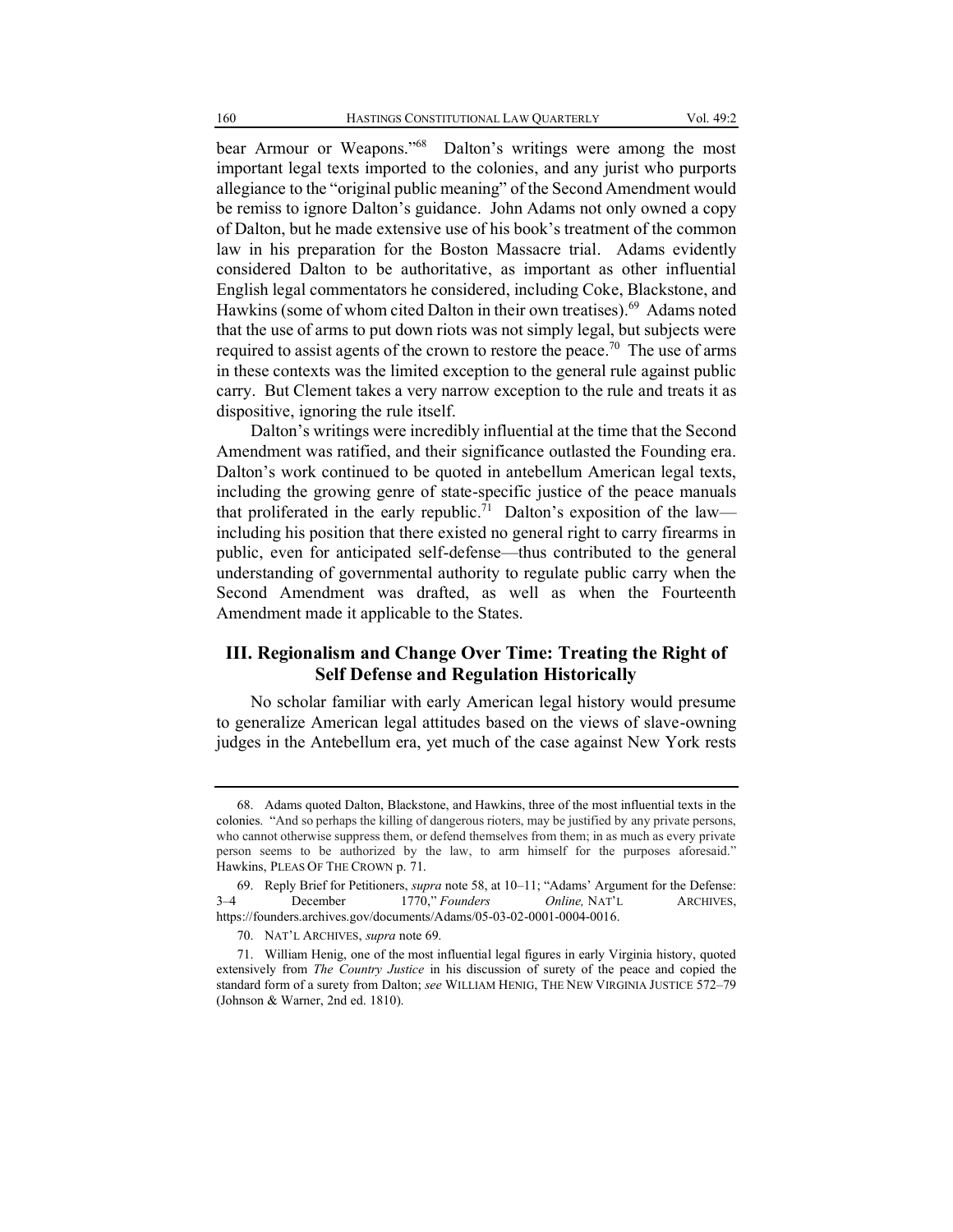on generalizations derived from the views of this body of sources.<sup>72</sup> There is little doubt that a more expansive conception of gun rights emerged in parts of the slave-owning South.<sup>73</sup> But, it is equally indisputable that a different model of firearms regulation emerged in Massachusetts and spread to other parts of the nation, and eventually to some parts of the slave-owning South.<sup>74</sup> The Massachusetts Model used sureties of the peace and good behavior to enforce the peace.<sup>75</sup> However, Clement and the other amicus briefs supporting his position misrepresent the nature of sureties, transforming them from a means to limit armed travel and preserve the peace into something resembling a modern shall-issue regulatory framework.76 The erroneous claim that surety of the peace laws allowed individuals to carry arms, unless a specific individual came forward to demand a peace bond, turns Founding-era history on its head. The purpose of these laws was in fact to achieve the opposite goal: limiting armed travel in public to a very narrow range of situations. 77

Gun rights advocates have approached Anglo-American law as if little changed between the Glorious Revolution and the American Civil War.78 But a proper understanding of the evolving meaning of self-defense—and the changing legal response to the potential threat posed by the emergence of cheap, reliable, and easily concealed weapons—is essential to making sense of the legal history of this period.

The common law model of conserving the peace inherited from England was rooted in the face-to-face communal practices of early modern England's rural communities.<sup>79</sup> Until the rise of modern police forces in the nineteenth century, this community-based model of policing dominated on

<sup>72.</sup> On the importance of early American regional differences in the evolution of the common law*, see generally* David Konig, *Regionalism in Early American Law*, *in* 1 THE CAMBRIDGE HISTORY OF LAW IN AMERICA 144 (Michael Grossberg & Christopher Tomlins eds., Cambridge University Press, 1st ed. 2008); Lauren Benton & Kathryn Walker, *Law for the Empire: The Common Law in Colonial America and the Problem of Legal Diversity*, 89 CHI.-KENT L. REV. 937 (2014).

<sup>73.</sup> Eric M. Ruben & Saul Cornell, *Firearm Regionalism and Public Carry: Placing Southern Antebellum Case Law in Context*, 125 YALE L.J.F. 121 (2015).

<sup>74.</sup> *Id.*

<sup>75.</sup> On the Massachusetts Model, *see* Blocher & Miller, *supra* note 19, at 30.

<sup>76.</sup> Reply Brief for Petitioners, *supra* note 58, at 11-12.

<sup>77.</sup> DALTON, *supra* note 64, at 380 ("[I]f he hath broken (or forfeited) his Recognizance by Breach of the Peace, the Justice may and ought to bind him anew, and by better Sureties, for the Safety of the Person in Danger . . . .´).

<sup>78.</sup> Eugene Volokh, *The First and Second Amendments*, 109 COLUM. L. REV. SIDEBAR 97, 101 (2009) (erroneously reading developments in the antebellum South backward into earlier English and American history.)

<sup>79</sup>*. See generally* STEVE HINDLE, THE STATE AND SOCIAL CHANGE IN EARLY MODERN ENGLAND 1550-1640 (Palgrave Macmillan, 1st ed. 2000).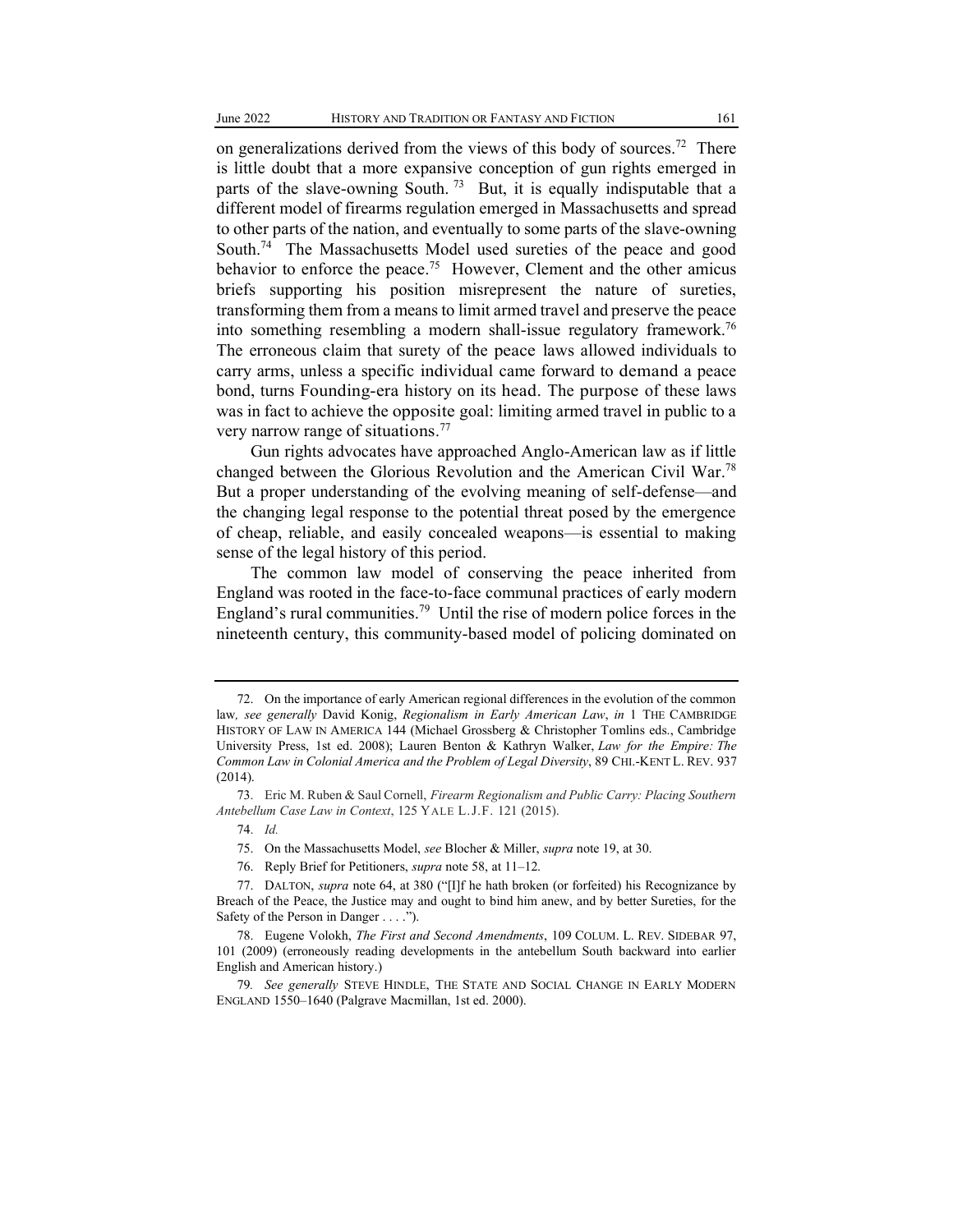both sides of the Atlantic.<sup>80</sup> As conservators of the peace, justices of the peace, sheriffs, and constables maintained their traditional authority to enforce the peace. This included the power to preemptively disarm, bind over with sureties of the peace or good behavior, and imprison those who violated the prohibition on armed travel.<sup>81</sup>

The importance of this tradition was underscored in the Massachusetts case of *Commonwealth* v. *Leach*. 82 The case addressed the question of how much of the traditional power accorded to justices of the peace under common law had been absorbed into Massachusetts law. Contrary to Clement's account, the *Leach* case affirmed that the English statutes enacted during the reign of Edward III, bestowing extensive powers on justices of the peace, had been fully absorbed into the state's common law. This included the wide-ranging authority to detain, disarm, and bind to the peace any individual who traveled armed in public outside of the recognized exemptions.<sup>83</sup>

Massachusetts law expanded gun rights well beyond the traditional English common law view, but it stopped short of the modern libertarian vision being championed in *Bruen*. The approach taken by Massachusetts in this effort to rationalize their law was built on the landmark decision on the scope of legal self-defense: C*ommonwealth v. Selfridge*, an 1806 case that changed the course of American criminal law and its view of armed selfdefense.84 By failing to understand the role of *Selfridge* in the history of the evolution of American self-defense law, gun rights advocates and their scholarly allies have warped early American criminal law almost beyond

<sup>80.</sup> LAURA F. EDWARDS, THE PEOPLE AND THEIR PEACE: LEGAL CULTURE AND THE TRANSFORMATION OF INEQUALITY IN THE POST-REVOLUTIONARY SOUTH 100 (The University of North Carolina Press, ed. 2009). For examples of unreliable historical accounts of sureties and the role of the justice of the peace as conservators of the peace, *see* [David B. Kopel](https://papers.ssrn.com/sol3/cf_dev/AbsByAuth.cfm?per_id=42480) an[d George A.](https://papers.ssrn.com/sol3/cf_dev/AbsByAuth.cfm?per_id=960032)  [Mocsary,](https://papers.ssrn.com/sol3/cf_dev/AbsByAuth.cfm?per_id=960032) *Errors of Omission: Words Missing from the Ninth Circuit¶s Young v. State of Hawaii*. For another ahistorical treatment of the same issue, *see* Robert Leider, *Constitutional Liquidation, Surety Laws, and the Right to Bear Arms*, GEORGE MASON UNIVERSITY LEGAL STUDIES RESEARCH PAPER SERIES NO. LS 21-06, 1, 13 (2021), https://papers.ssrn.com/sol3/papers.cfm?abstract\_id=3697761. Leider weaponized this argument in his amicus brief in *Bruen*, repeating the same errors, *see* Leider, *supra* note 10.

<sup>81.</sup> Cornell, *supra* note 54, at 79, 83, 90.

<sup>82.</sup> EPHRAIM WILLIAMS ET AL., REPORTS OF CASES ARGUED AND DETERMINED IN THE SUPREME JUDICIAL COURT OF THE COMMONWEALTH OF MASSACHUSETTS 31 (Palala Press ed., 2015).

<sup>83.</sup> Reply Brief for Petitioners, *supra* note 58, at 6-7.

<sup>84.</sup> Retreat, not stand your ground, was the legal requirement under English common law. The notable exception to this rule was the "castle doctrine" covering deadly force in the home against intruders. *See Semayne¶s Case*, 77 Eng. Rep. 194, 195 (1604) (KB). *See generally*, Darrell A. H. Miller, *Self-Defense, Defense of Others, and the State*, 80 L. & CONTEMP. PROBS. 85 (2017). On Selfridge's importance to the American law of self-defense, *see* RICHARD MAXWELL BROWN, NO DUTY TO RETREAT VIOLENCE AND VALUES IN AMERICAN HISTORY AND SOCIETY (1991).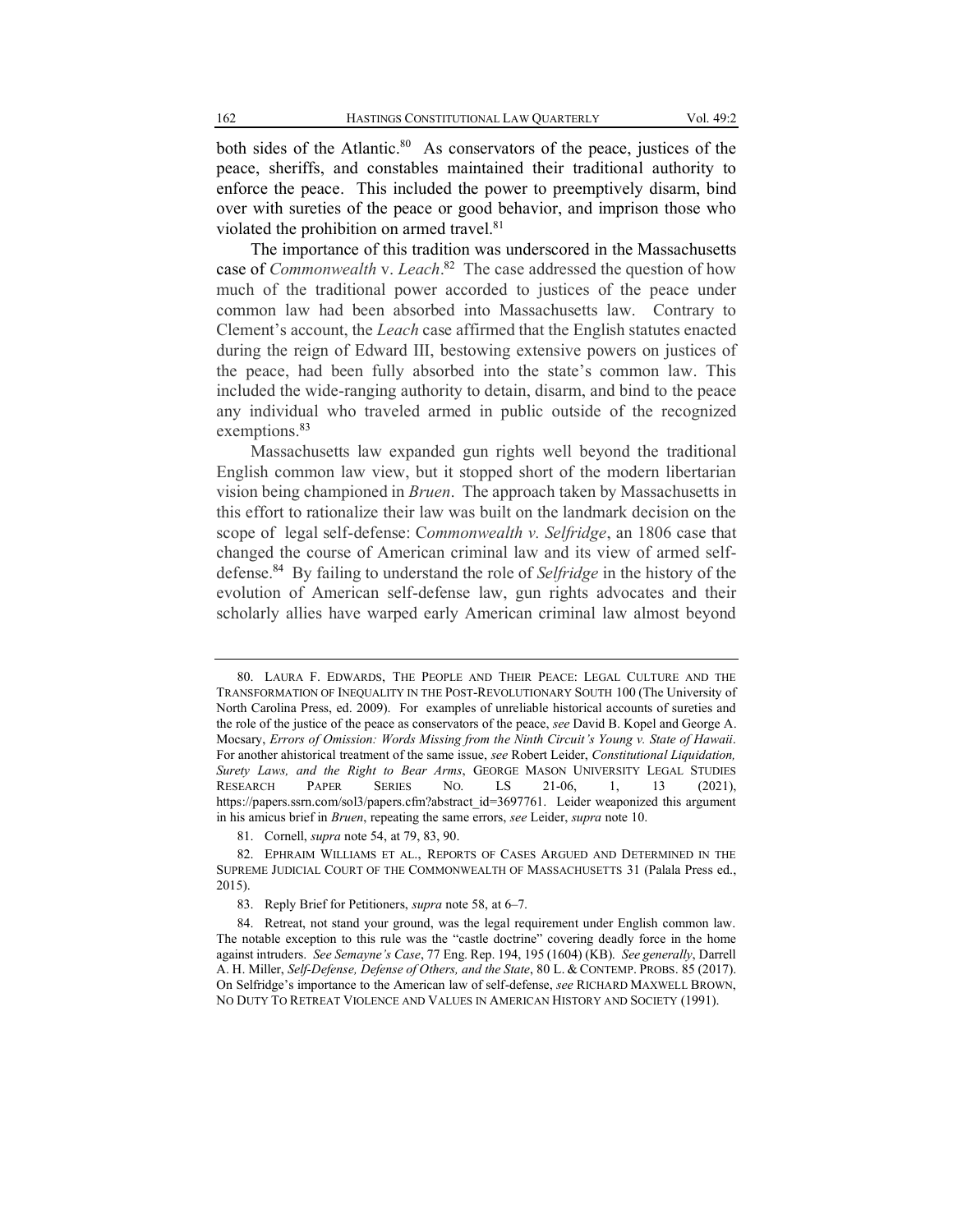recognition, and therefore failed to grasp the significance of the Massachusetts Model.<sup>85</sup>

Under English common law, there was no good cause or imminent threat exception that allowed individuals to pre-emptively carry arms to defend against a specified threat. The Massachusetts model built on *Selfridge*'s new reasonable fear standard.<sup>86</sup> According to the *Selfridge* standard, if an individual had a reasonable fear of serious injury or death, with a specified threat, arming pre-emptively was now legal.<sup>87</sup> This new approach to arming in cases of specified need was an important break with English law, but it was not a total rejection of the entire common law approach to limiting armed travel.

It would be hard to over-state the significance of *Selfridge* to American law. *Selfridge* recognized that the traditional communal enforcement of the peace that shaped English law was itself insufficient in the changed circumstances of the early American republic. The world of the Founders had been replaced by the one chronicled by Tocqueville in *Democracy in America*. 88 The evolving right of self-defense as articulated in *Selfridge* reflected the growth of a new, more individualistic conception of armed selfdefense—an approach that recognized the need to arm in situations in which an individual could not depend on neighbors or the law for protection.<sup>89</sup>

The new, post-Selfridge standard was codified in two distinct provisions of the criminal code adopted by Massachusetts in the 1830s. The first provision reaffirmed the right of any person to seek a peace bond against any individual who threatened the peace:

> "If any person shall go armed with a dirk, dagger, sword, pistol, or other offensive and dangerous weapon, without reasonable cause to fear an assault or other injury, or violence to his person, or to his family or property, he may on complaint of any person having reasonable cause to fear an injury, or breach of the peace, be required to find sureties for keeping the peace.<sup> $\cdot$ 90</sup>

<sup>85.</sup> Reply Brief for Petitioners, *supra* note 58, at 8-9.

<sup>86.</sup> The impact of Selfridge on criminal reform in Massachusetts is evident IN REPORT OF THE PENAL CODE OF MASSACHUSETTS 22, (1844).

<sup>87.</sup> On the significance of Selfridge, *see* Francis Wharton, A TREATISE ON CRIMINAL LAW OF THE UNITED STATES (1846) at 259.

<sup>88.</sup> George Kateb, *Democratic Individualism and Its Critics*, 6 ANN. REV. OF POL. SCI. 275, 293 (2003).

<sup>89.</sup> Daniel Breen, *Parson's Charge: The Strange Origins of Stand Your Ground*, 16 CONN. PUB. INT. L.J. 41, 71 (2017).

<sup>90.</sup> 1836 Mass. Acts 750.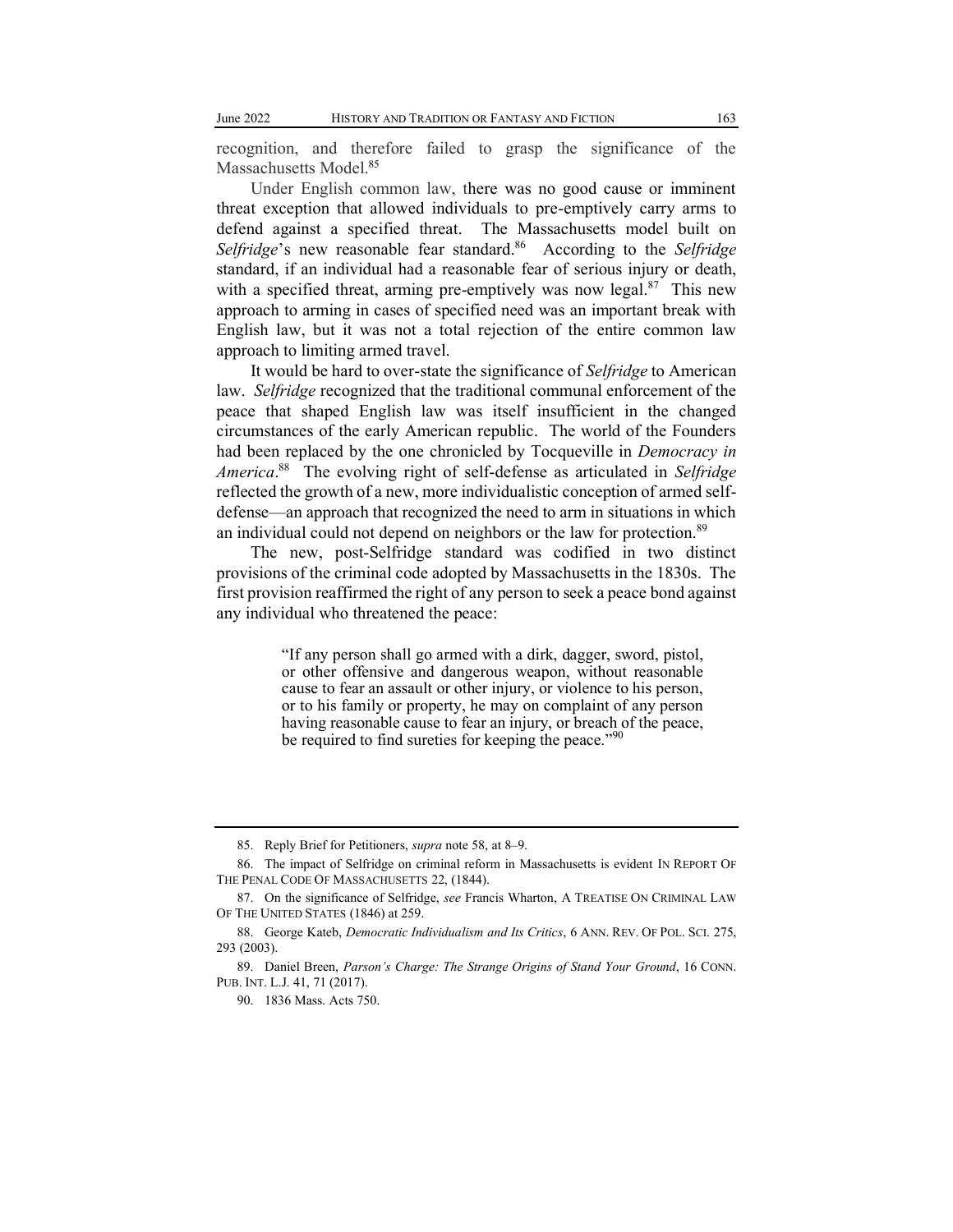Massachusetts also expressly reaffirmed the broad powers of justice of the peace to maintain the peace even in cases in which no individual brought forward a complaint, providing that:

> "Every justice of the peace, within his county, may punish by fine, not exceeding ten dollars, all assaults and batteries, and other breaches of the peace, when the offence is not of a high and aggravated nature, and cause to be stayed and arrested all affrayers, rioters, disturbers and breakers of the peace, and all who go armed offensively, to the terror of the people, and such as utter menaces or threatening speeches, or are otherwise dangerous and disorderly persons."<sup>91</sup>

Under Massachusetts law, any justice of the peace thus retained the authority that conservators of the peace had enjoyed under English common law, to arrest or bind over citizens violating the statue prohibiting armed travel.

In his reply brief on behalf of the Petitioners challenging New York's law in *NYSRPA v. Bruen*, Paul Clement falsely claimed that the Massachusetts surety law "required a magistrate to find "reasonable cause" that someone had demonstrated a propensity to *misuse* a firearm to cause "injury, or breach the peace," before a surety could be demanded to *continue* carrying it. $192$  Paul Clement was, as usual, wrong about the history. In fact, the reasonable cause standard applied to the narrow exception permitting public carry, not to the general rule prohibiting it.<sup>93</sup> Clement's conclusion that "[t]hese laws thus reinforced the understanding that the people had a baseline *right* to carry arms, and that only *abuse* of that right could justify its restriction," is the exact opposite of how these laws actually worked—as the relevant statutes make clear.<sup>94</sup>

One of the best sources to illuminate the public understanding of the 19<sup>th</sup>-century Massachusetts law is a commentary authored by one of the State's leading criminal law judges, Peter Oxenbridge Thacher.<sup>95</sup> A standard legal maxim familiar to judges and lawyers in antebellum America held that "great regard, in the exposition of statutes ought to be paid to, the

<sup>91.</sup> 1836 Mass. Acts.

<sup>92.</sup> Reply Brief for Petitioners, *supra* note 58, at 11.

<sup>93.</sup> 1836 Mass. Acts, Chap. 85 Sect. 25.

<sup>94.</sup> Clement offers no historical evidence to substantiate his "reading" of how surety statutes were interpreted at the time by leading Massachusetts jurists.

<sup>95.</sup> The dominant model of originalism, public meaning originalism, focuses on the how an ideal legally knowledgeable reader at the time would have understood the words of the text, for a useful guide to originalist theory, *see* Keith E. Whittington, *Originalism: A Critical Introduction*, 82 FORDHAM L. REV. 375 (2013).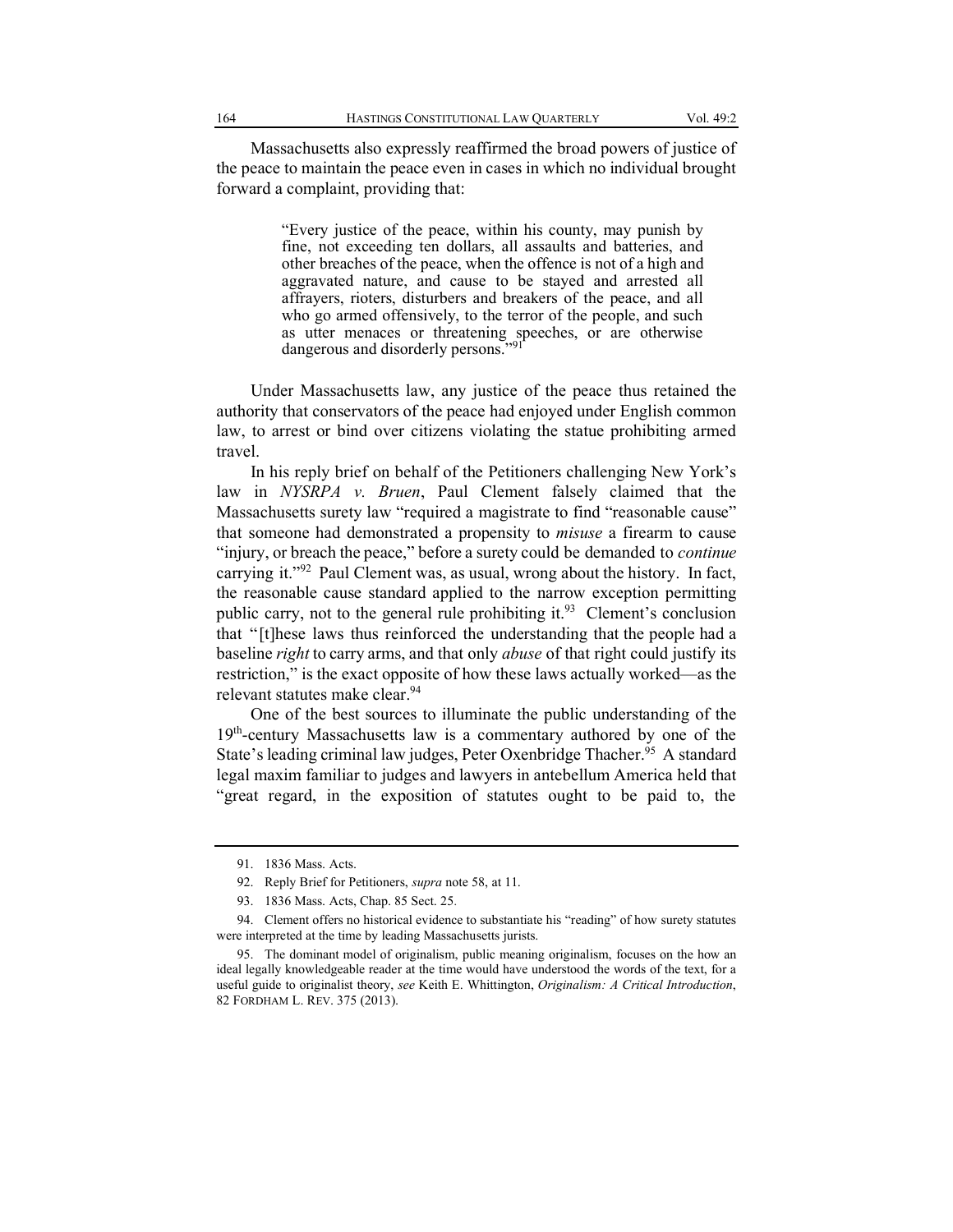construction that sages of the law, who lived about the time." <sup>96</sup> Few figures in antebellum law exemplified the notion of "a sage of the law" than Peter Oxenbridge Thacher.<sup>97</sup>

Thacher explicated the meaning of the Massachusetts law in an influential grand jury charge that was reprinted as a pamphlet and also excerpted in the press. Grand jury charges were important civic occasion in antebellum America, and were especially significant public events in Massachusetts because they gave the "sages of the law" an opportunity to expound and explicate the meaning of important legal concepts to citizens. Thacher's reading of his own state's laws on public carry left little room for interpretive disagreement. "In our own Commonwealth [of Massachusetts]," Thacher reminded members of the grand jury, "no person may go armed with a dirk, dagger, sword, pistol, or other offensive and dangerous weapon, without reasonable cause to apprehend an assault or violence to his person, family, or property. $\frac{98}{98}$ 

Gun rights advocates have either ignored Thacher's writings or dismissed their relevance.<sup>99</sup> According to this flawed gun rights account, Thacher's words were largely meaningless with little legal significance. In

98. Peter Oxenbridge Thacher, TWO CHARGES TO THE GRAND JURY OF THE COUNTY OF SUFFOLK FOR THE COMMONWEALTH OF MASSACHUSETTS, AT THE OPENING OF TERMS OF THE MUNICIPAL COURT OF THE CITY OF BOSTON ON MONDAY, DEC. 5TH A.D. 1836 AND ON MONDAY, MARCH 13TH, A.D. 27-28 (Dutton and Wentworth eds., 1837); *Judge Thacher's Charges*, CHRISTIAN REGISTER AND BOSTON OBSERVER June 10, 1837, p. 91.

<sup>96.</sup> Coke's legal maxim regarding the importance of consulting the sages of the law when interpreting statutes was familiar to lawyers and judges in the early Republic, *see* E. FITCH SMITH, COMMENTARIES ON STATUTES AND CONSTITUTIONS 739 (Gould, Banks & Gould, ed. 1848). On Smith's significance to antebellum legal culture, *see* POPKIN, STATUTES IN COURT: THE HISTORY AND THEORY OF STATUTORY INTERPRETATION 69;*see also* Leider, *supra* note 80.

<sup>97.</sup> Thacher was praised by contemporaries for his "thorough knowledge of the criminal law and its practical application,´ P.O WOODMAN, REPORTS OF CRIMINAL CASES TRIED IN THE MUNICIPAL COURT OF THE CITY OF BOSTON, BEFORE PETER OXENBRIDGE THACHER, JUDGE OF THAT COURT FOR 1823-1843 (Boston, 1845). *The American Review*, an influential Whig magazine, singled out this volume with effusive praise, commenting that the judge's "high character as a magistrate was not only known to the profession in New England, but his published charges to grand juries, and occasional reports of important cases tried before him, had made him known throughout the country." See 3 THE AMERICAN REVIEW: A WHIG JOURNAL OF POLITICS, LITERATURE, ART, AND SCIENCE 222-23 (1846).

<sup>99.</sup> For strained efforts by gun rights advocates to discredit Thacher's understanding of his state's criminal law, see FIREARMS LAW AND THE SECOND AMENDMENT: REGULATION, RIGHTS, AND POLICY 79±80 (Nicholas J. Johnson et al. eds., 2018); *see also* Leider, *supra* note 80. On the role of grand jury charges in this period of American legal history, *see* DENNIS HALE, THE JURY IN AMERICA: TRIUMPH AND DECLINE 93-98 (2016); Joshua Glick, On the Road: The Supreme Court *and the History of Circuit Riding,* 24 CARDOZO L. REV. 1753, 1754 (2003). The phrase "sages of the law´ was frequently used by legal commentators from Coke to Kent, *see e.g.*, James Kent, 1 COMMENTARIES ON AMERICAN LAW 463 (1826). On Coke's instantiation of the concept in Anglo-American law, *see* Wilfrid Prest, *History and Biography, Legal and Otherwise*, 32 ADEL. L. REV. 185 (2011).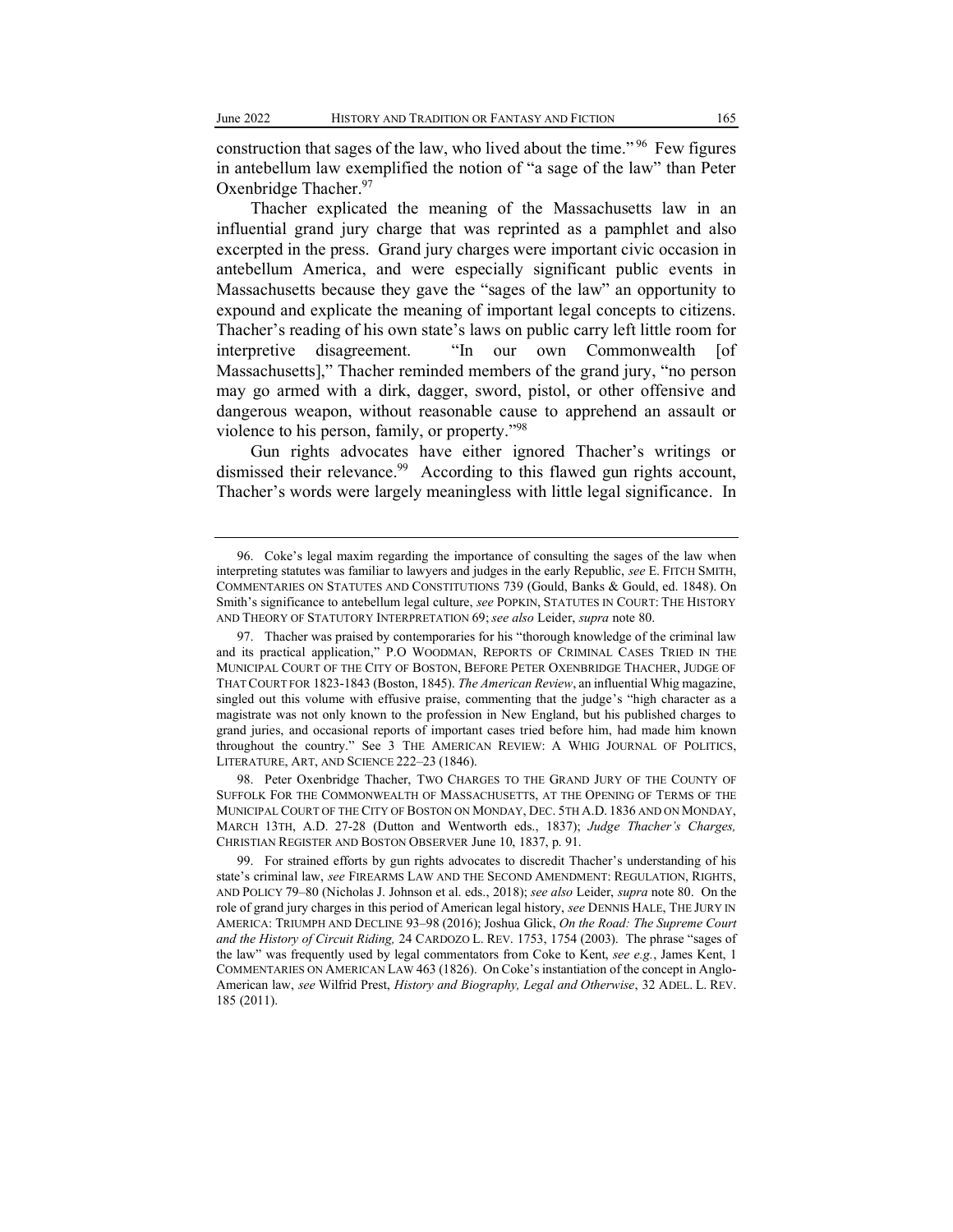reality though, grand jury charges were important civic occasions in part *because* leading jurists expounded the meaning of the law for the public. Thus, if one were genuinely interested in how the Massachusetts law was understood by the public at that time (and certainly by those well-informed readers acquainted with modes of legal reasoning and canons of statutory construction), Thacher's grand jury address would be precisely the type of source that would illuminate the original public meaning of the Massachusetts laws on public carry.<sup>100</sup> On this matter, Thacher's position and counsel to the public was unequivocal: No civilian had the right to go armed in public "without reasonable cause to apprehend an assault or violence to his person, family, or property."<sup>101</sup>

### **IV. Armed Travel in Antebellum Boston: Testing the non-Enforcement Thesis**

Gun rights advocates have not only ignored or dismissed the express statements of antebellum criminal jurists about limits on armed travel in antebellum Massachusetts, but they have also concocted an alternative theory of a right to peaceable armed travel based on a wholly speculative and implausible set of claims derived not from any actual sources, but from silences in the historical record.<sup>102</sup> According to this deeply-flawed view, carrying guns in public was the contemporary norm simply because scholars (half of whom do not seem to be looking particularly hard in the right places) have not yet found any cases *challenging* the Massachusetts law. This nonenforcement thesis rests on a host of interpretive errors. It misreads the silences in the historical record, ignores readily available evidence from cities like Boston that Massachusetts' public carry prohibition was in fact enforced, effectively jumbles the historical chronology of gun regulation in the state ignoring important changes in the law over time, and fails to understand how criminal justice and law enforcement functioned in the early republic.103

First, it is important to acknowledge that written records of the activities of local justices of the peace from centuries ago, are hard to locate, particularly in rural areas of New England, if they survive at all. Although

<sup>100.</sup> There is a vast and seemingly ever-expanding scholarly literature on originalism, for a useful introduction *see generally*, Keith E. Whittington, *Originalism: A Critical Introduction*, 82 FORDHAM L. REV. 375 (2013).

<sup>101.</sup> Peter Oxenbridge Thacher, TWO CHARGES TO THE GRAND JURY OF THE COUNTY OF SUFFOLK FOR THE COMMONWEALTH OF MASSACHUSETTS, AT THE OPENING OF TERMS OF THE MUNICIPAL COURT OF THE CITY OF BOSTON ON MONDAY, DEC. 5TH A.D. 1836 AND ON MONDAY, MARCH 13TH, A.D. 27-28 (Dutton and Wentworth, 1837); *Judge Thacher¶s Charges,* CHRISTIAN REGISTER AND BOSTON OBSERVER June 10, 1837, 91.

<sup>102.</sup> Leider, *supra* note 80.

<sup>103.</sup> Leider, *supra* note 80*.*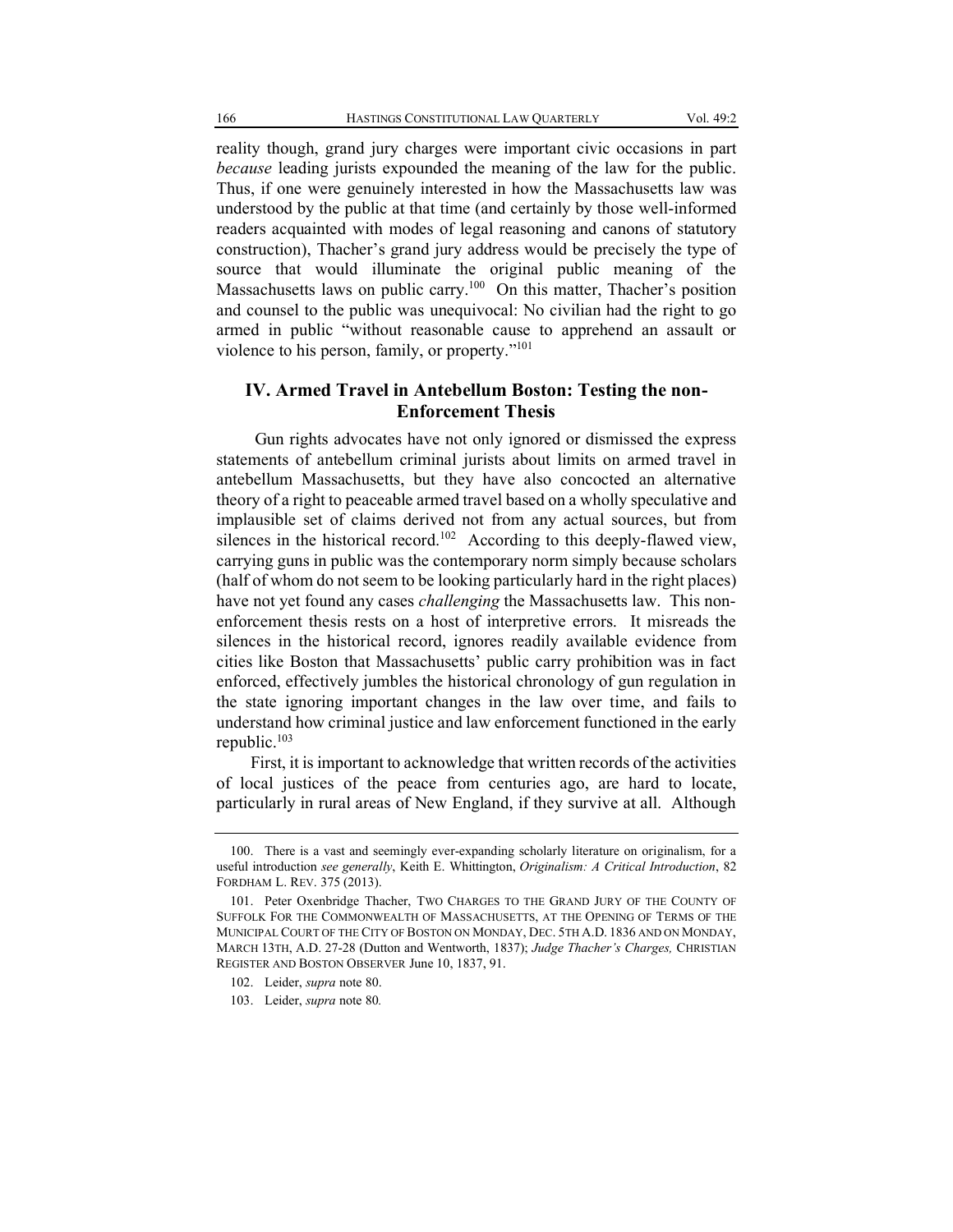the records of justices of the peace in rural New England are rare, there is ample historical evidence from Boston, the area's most populous city, that shows armed travel in public was an unusual event, but nonetheless was a crime that was enforced by the Boston police and courts. The rules and ordinances governing the Boston police expressly empowered police officers to arrest any person who traveled armed in violation of state law. Such individuals could be stopped and searched, and if weapons were found, could be prosecuted. The rules governing Boston police were explicit about this power: police had the power to stop and search any individual who disturbed the peace or was "unduly armed with a dangerous weapon."<sup>104</sup> The gloss on the law in the Boston police rules makes it clear that a good cause—like that required by the modern New York law—was the only reason that would justify armed travel under early Massachusetts law.

The most obvious explanation for why there were no challenges to the Massachusetts prohibition on armed carry is that few individuals at that time traveled armed in heavily-populated areas in the state without a good cause. Historian Roger Lane, the leading authority on crime in nineteenth-century Boston, concluded after exhaustive and meticulous research that "not many criminals in fact carried arms, even after the invention of the revolver made it possible to do so inconspicuously."<sup>105</sup> This conclusion is consistent with the fact that Boston police did not themselves routinely carry firearms until decades after the Civil War period: the standard weapon issued to police in the antebellum era was a club, not a firearm. Not only did the typical Boston policeman not carry a firearm, but the entire police force owned only a handful of revolvers. Property inventories of the Boston police are illuminating in this regard: the list of moveable property owned by the Boston police for the year 1862 shows a total of 270 clubs and only 7 revolvers. If Bostonians were promiscuously traveling armed and gun toting posed a serious threat to public safety, it seems highly unlikely that the entire Boston police would have owned a total of just seven revolvers at the start of the Civil War era.<sup>106</sup>

Arrest statistics compiled by Boston's Chief of Police further undermine the non-enforcement thesis. As the data in Table One shows, only a tiny fraction of assaults in the city involved a weapon of any kind. Moreover, the number of arrests for unlawfully carrying weapons in public were also miniscule. Contrary to the claims of modern gun rights advocates, the evidence from Boston does not support the non-enforcement thesis, but rather suggests that citizens generally obeyed their state's prohibition on

<sup>104.</sup> A SUPPLEMENT TO THE LAW AND ORDINANCES OF THE CITY OF BOSTON 91 (1866).

<sup>105.</sup> Roger LANE, POLICING THE CITY: BOSTON 1822-1885 103-04 (Harvard University Press ed., 1967).

<sup>106.</sup> ANNUAL REPORT OF CHIEF OF POLICE 1862 CITY DOCUMENT NO. 3 13 (Boston, 1863).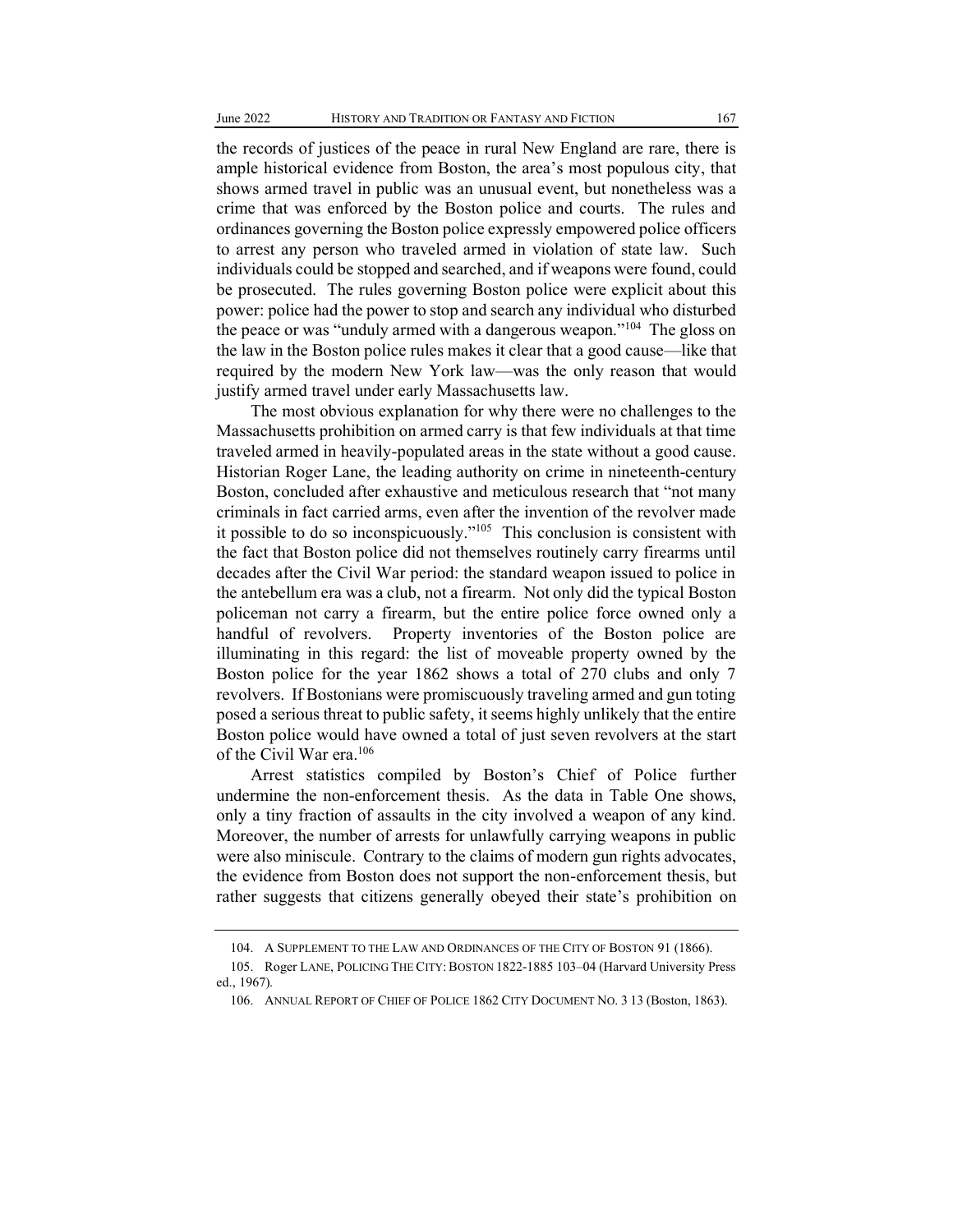armed travel, and few individuals carried weapons in public in the period leading up to the Civil War. In short, Bostonians, in contrast to their southern brethren, simply did not habitually arm themselves.<sup>107</sup>

| Year |                |         | Assault and Assault With Disturbing the Carrying |            |
|------|----------------|---------|--------------------------------------------------|------------|
|      | <b>Battery</b> | Weapons | Peace                                            | Weapons    |
|      |                |         |                                                  | Unlawfully |
| 1864 | 1016           | 100     | 309                                              |            |
| 1866 | 1091           | 78      | 666                                              |            |

Boston Police Enforcement Data 1864 and 1866<sup>108</sup>

When the commentaries by leading jurists from Massachusetts, most notably Peter Oxenbridge Thacher, are considered alongside the data about policing practices in Boston, the absence of pistols in the inventory of the Boston police department, and the decision to continue to arm officers with clubs, not firearms, the gun rights advocates' non-enforcement thesis collapses under the weight of countervailing evidence.

### **V. The Modern Paradigm of Gun Control Emerges: Reconstruction and the Right to Regulate Firearms**

In a remarkable colloquy between Clement and Justice Thomas during the oral arguments in *Bruen*, the two discussed the relevance of Reconstruction-era practices to understanding the scope of permissible modern regulation.<sup>109</sup> Reconstruction, the contentious period after the Civil War, is generally acknowledged by originalist judges and scholars to be the period most relevant to understanding how the Second Amendment's protections apply to state laws.<sup>110</sup> This was a violent period in American history, one where the nation responded to newly-rising levels of gun violence by enacting tough laws.<sup>111</sup> During Reconstruction, states not only rewrote their constitutional provisions on arms bearing to expressly permit

<sup>107.</sup> On the different patterns of gun violence in the North and the South in the pre-Civil War era, see RANDOLPH ROTH, AMERICAN HOMICIDE 180-249 (Belknap Press of Harvard University Press, 2009).

<sup>108.</sup> ANNUAL REPORT OF THE CHIEF OF POLICE 1864, CITY DOCUMENT NO. 6 8-9 (Boston, 1865); ANNUAL REPORT OF THE CHIEF OF POLICE 1866, CITY DOCUMENT NO. 9 9-10 (Boston, 1867).

<sup>109.</sup> Transcript of oral argument, *supra* note 12, at 6-9.

<sup>110.</sup> Ezell v. City of Chicago, 651 F.3d 684, 702 (7th Cir. 2011); Young v. Hawaii, 992 F.3d 765, 824 (9th Cir. 2021).

<sup>111.</sup> Carole Emberton, *The Limits of Incorporation: Violence, Gun Rights, and Gun Regulation in the Reconstruction South*, 17 STAN. L. & POL'Y REV. 615, 621-22 (2006); Mark Anthony Frassetto, *The Law and Politics of Firearms Regulation in Reconstruction Texas*, 4 TEX. A&M L. REV. 95, 113-17 (2016).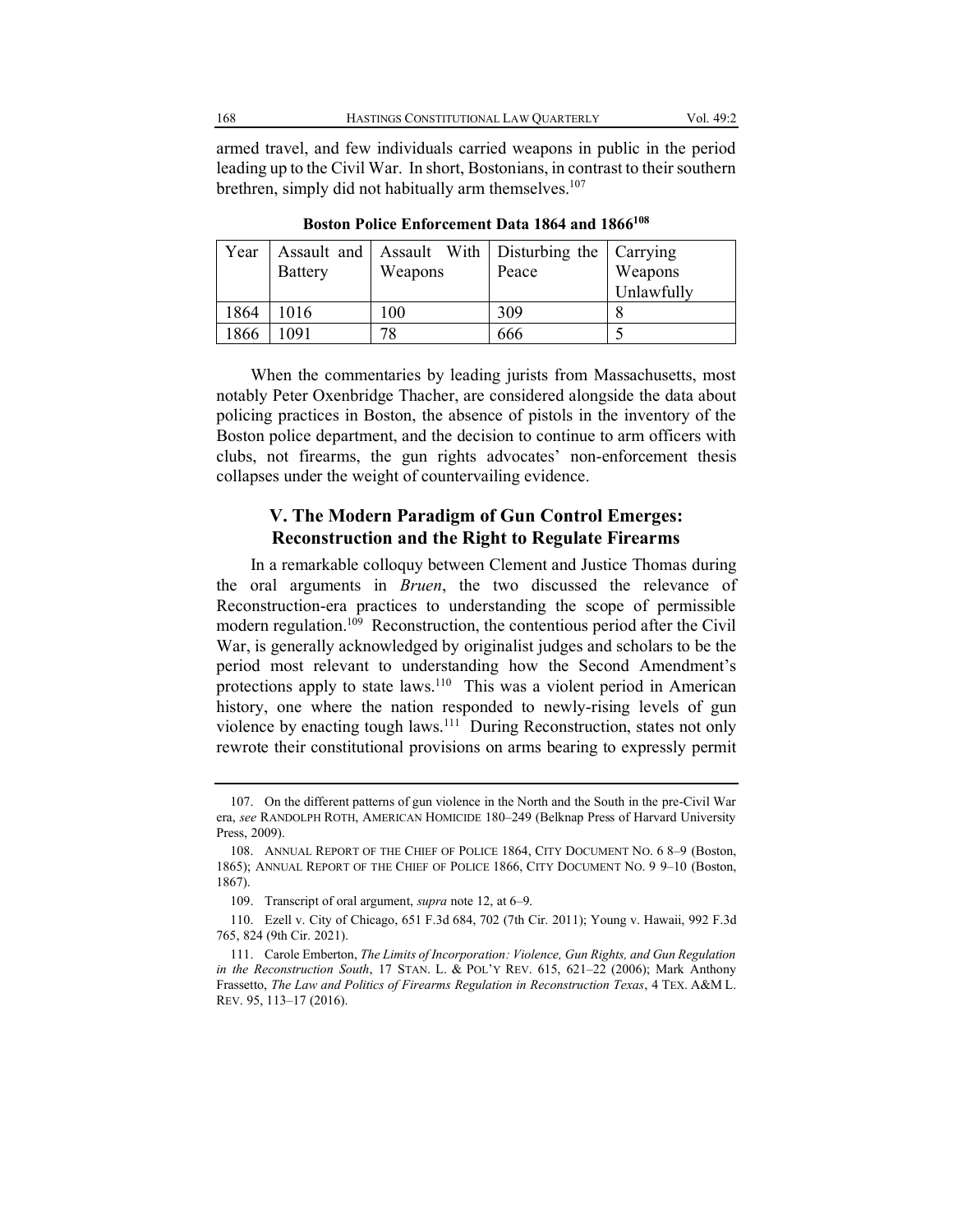the regulation of public carry, but states and localities passed dozens of new laws regulating nearly every aspect of firearms ownership and use. These laws were aggressively enforced and applied to all without regard to race until the era of Jim Crow, when these facially neutral laws were used as tools of racial oppression.<sup>112</sup>



*Figure 1 - Post-Civil War Local Public Carry Laws (data from Appendix, Table 2)*

Yet, despite having conceded that the evidence from Reconstruction was dispositive, Clement simply dismisses the extensive regulations enacted during this period as little more than a scattering of laws.<sup>113</sup> In fact, as Figure 1 shows, dozens of laws were enacted across the country, and millions of Americans were living under these regulations, including half the population of California and all of the residents of the nation's ten largest cities.<sup>114</sup> Even more germane to the facts before the Court, many localities adopted good cause permit laws—precisely the type of regulations that are at issue in *NYSRPA v. Bruen.*115 Indeed in many states, the majority of citizens were living under such laws.<sup>116</sup> New York's permit law was modeled on these earlier laws, which emerged during Reconstruction.<sup>117</sup>

As Table 2 shows, most of the nation's largest municipalities had some type of restriction on public carry in place by last decade of the nineteenth

<sup>112.</sup> Brennan Rivas, *Enforcement of Public Carry Restrictions: Texas as a Case Study*, U.C. DAVIS L. REV. (forthcoming 2022).

<sup>113.</sup> Transcript of oral argument, *supra* note 12, at 6-9.

<sup>114</sup>*. See* Appendix, Table 2.

<sup>115.</sup> Dozens of cities enacted permit schemes, *see* Charles, *supra* note 23. *See* Appendix, Table 2.

<sup>116</sup>*. See* Appendix, Table 1.

<sup>117</sup>*. See* Appendix, Table 2.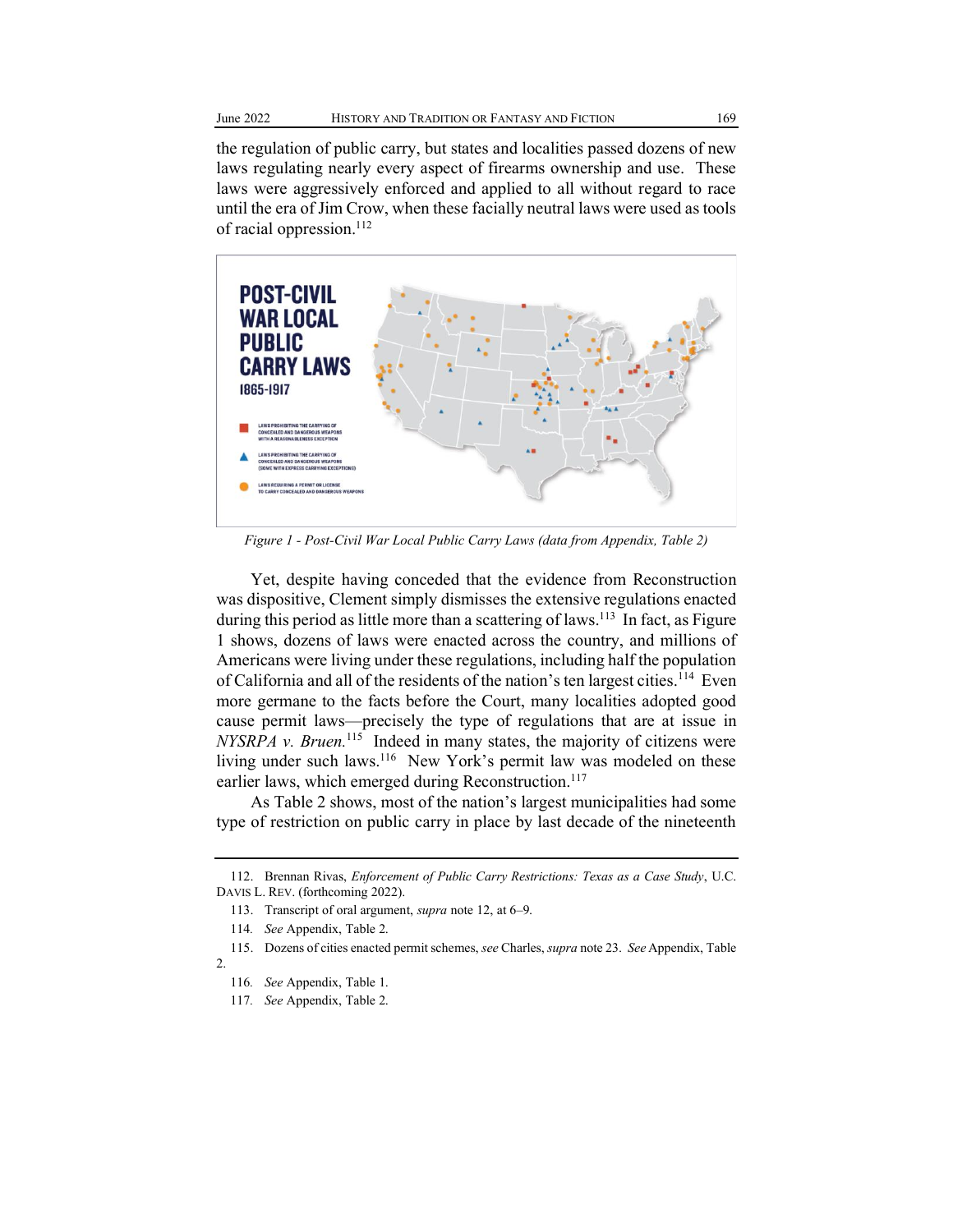century. The example of California is particularly instructive in this regard. More than half of the state's population was living under a permit scheme or some other restrictive public carry regime as the new century dawned.<sup>118</sup> Nor was California unique in this regard. As Table 2 shows, dozens of similar statutes were passed in the post-Civil War era. These regulations included permit schemes, bans on concealed carry, or total prohibitions on armed carry in public.<sup>119</sup> Given that research on gun regulation, particularly during Reconstruction is still ongoing, it is likely that this list will continue to grow as new research reveals previously hidden sources. These restrictions on public carry governed the lives of millions of Americans who were living under some type of regulatory regime that limited public carry in a manner similar to the New York law at issue in *Bruen*. The idea that permissive open carry was the legal norm in post-Civil War America is a gun rights fantasy and has no foundation in history. Under any serious and credible form of originalist analysis, New York's law ought to be presumptively lawful under the *Heller/McDonald* history, text, tradition mode of analysis.

Not only were these laws common in post-Civil War America, but they were generally understood to be consistent with the Second Amendment. Multiple legal commentators, from the distinguished jurist John Norton Pomeroy to the multi-volume and authoritative *Encyclopedia of English and American Law* all agreed that armed travel in public could be limited, provided a good cause exception was available for those who faced a specified need for self-defense. Pomeroy stated the matter cogently and concisely: the right to keep and bear arms was fully consistent with laws limiting persons from "carry[ing] dangerous or concealed weapons."<sup>120</sup>

The most important change in American law in the post-Civil War era was not the adoption of permissive carry which had always been a southern phenomenon. Rather, the most significant transformation was the move from the common law model and its use of an affirmative defense at trial to vindicate a self-defense claim for traveling armed, towards permit-based

<sup>118</sup>*. Id*.

<sup>119</sup>*. Id*.

<sup>120.</sup> JOHN NORTON POMEROY, AN INTRODUCTION TO THE CONSTITUTIONAL LAW OF THE UNITED STATES: ESPECIALLY DESIGNED FOR STUDENTS, GENERAL AND PROFESSIONAL 152-53 (University of California Libraries, 1868). 3 THE AMERICAN AND ENGLISH ENCYCLOPEDIA OF LAW 408 (John Houston Merrill ed., 1887). This influential survey of law was an essential reference for lawyers. *See* 2 9 AMERICA AND ENGLISH ENCYCLOPEDIA OF LAW, 42 CENT. L. J. 397, 400 (1896) (book review). In his oral argument Clement claimed that any evidence from beyond the 1870s was not probative because some courts had adopted a militiabased reading of the Second Amendment precluded by *Heller.* The only jurisdiction where such a claim might be plausible was Kansas where courts did adopt an approach to the Second Amendment that derived from antebellum southern cases *Heller* dismissed as early as 1905. Transcript of oral argument, *supra* note 12, at 7. The key Kansas case was City of Salina v. Blaksley, 83 P. 619 (Kan. 1905). Thus, even by Clement's logic, only laws from the early  $20<sup>th</sup>$  century ought to be excluded.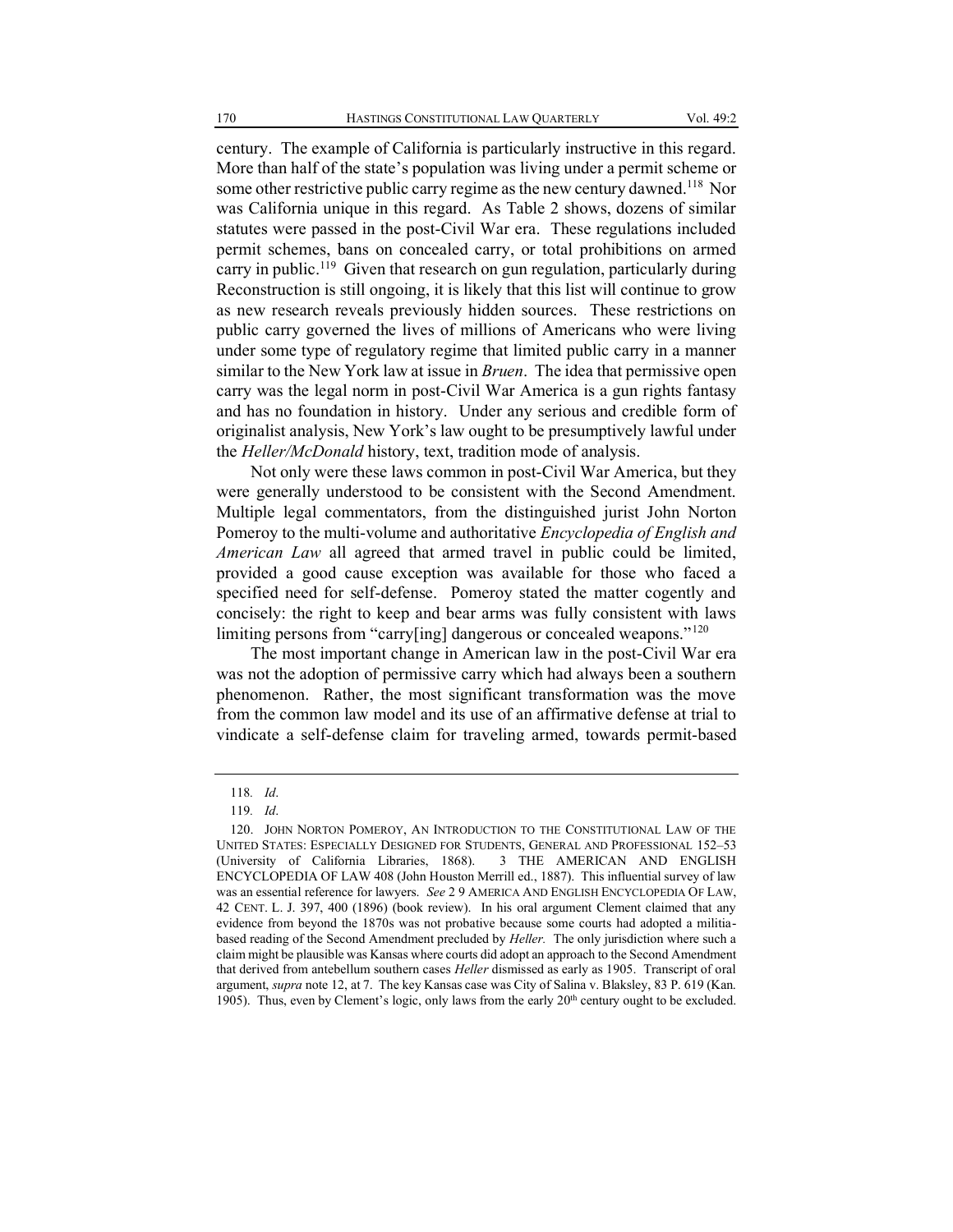schemes. Under such schemes, those wishing to travel armed could present evidence of a specified threat to obtain a permit to carry a weapon, which was typically concealed and not carried openly.<sup>121</sup> The use of affirmative defense was consistent with the traditional common law surety model that emerged in the context of a pre-industrial society in which most law enforcement was community-based. Over the course of the nineteenth century, as America modernized and urbanized, professional police forces, police courts, and administrative agencies took over the job of maintaining public order from justice of the peace. The new permit-based scheme emerged in the context of these larger changes in criminal justice.<sup>122</sup>

#### **VI. Conclusion**

Many of the Supreme Court's newest justices have aggressively defended originalism's history, text, and tradition approach. *Bruen* offers them an opportunity to demonstrate that this method can be applied rigorously and neutrally. Doing so means distinguishing between invented historical traditions and real history. It remains to be seen if they will follow the history or an invented historical tradition more in line with the political preferences of the modern Republican party. The stakes in this case could not be higher. The Supreme Court will not only decide the framework for evaluating the constitutionality of future gun laws, but the credibility of the Court is itself at stake. Much of the recent criticism of the Court has focused on its increasingly politicization. A decision along partisan lines striking down's New York's law will only lead to the further erosion of the court's legitimacy and intellectual prestige. If members of the Court care about their institution's future, they would be well-advised to avoid a decision that exemplifies law office history at its worst.

<sup>121</sup>*. Id.*

<sup>122</sup>*. See* ERIC H. MONKKONEN, AMERICA BECOMES URBAN: THE DEVELOPMENT OF U.S. CITIES & TOWNS, 1780-1980 98-108 (University of California Press, 1st ed. 1988).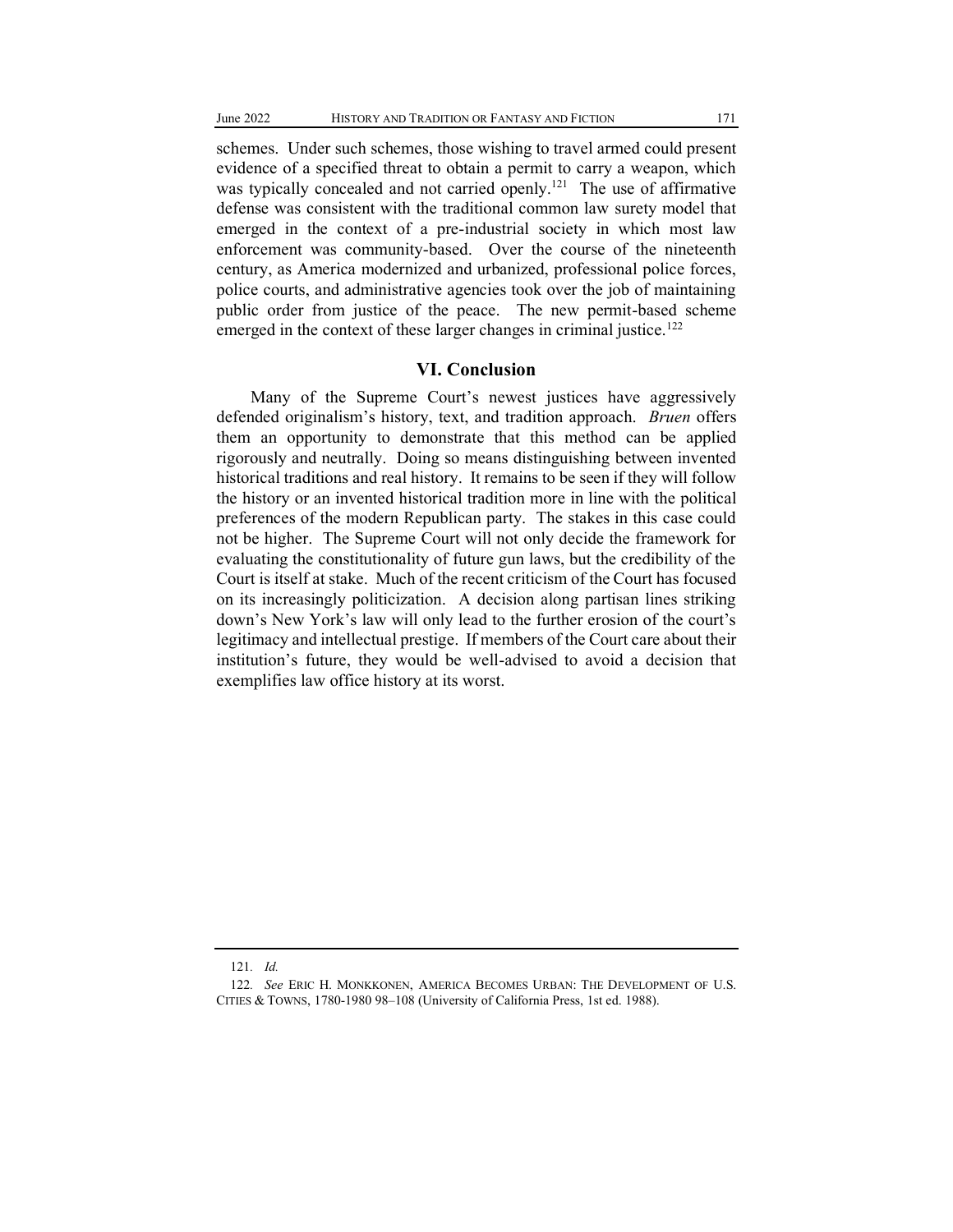## APPENDIX

### **Table 1 - Post-Civil War State Constitutional Arms Bearing Provisions and Regulation**

| <b>Date</b> | <b>State</b>      | <b>Provision</b>                                                                                                                                                                                                                                                                                                                                                                  | Population |
|-------------|-------------------|-----------------------------------------------------------------------------------------------------------------------------------------------------------------------------------------------------------------------------------------------------------------------------------------------------------------------------------------------------------------------------------|------------|
| 1868        | Georgia           | Ga. Const. of 1868, art. I, § 14: The<br>right of the people to bear arms in<br>defense of themselves and the lawful<br>authority of the State, shall not be<br>infringed, but the Legislature may<br>prescribe the manner in which they                                                                                                                                          | 1,184,109  |
|             |                   | may be borne.                                                                                                                                                                                                                                                                                                                                                                     |            |
| 1869        | Texas             | Tex. Const. of 1869, art. I § 13: Every<br>person shall have the right to keep and<br>bear arms, in the lawful defense of<br>himself or the State, under such<br>regulations as the Legislature may<br>prescribe.                                                                                                                                                                 | 818,579    |
| 1870        | Tennessee         | Tenn. Const. of 1870, art. I, § 26:<br>That the citizens of this State have a<br>right to keep and to bear arms for<br>their common defense; but the<br>Legislature shall have power, by law,<br>to regulate the wearing of arms with a<br>view to prevent crime.                                                                                                                 | 1,258,520  |
| 1875        | Missouri          | Mo. Const of 1875, art. II, § 17: Right<br>to bear arms, when $-$ That the right of<br>no citizen to keep and bear arms in<br>defense of his home, person and<br>property, or in aid of the civil power,<br>when hereto legally summoned, shall<br>be called in question; but nothing<br>herein contained is intended to justify<br>the practice of wearing concealed<br>weapons. | 2,168,380  |
| 1875        | North<br>Carolina | N.C. Const. of 1875, Art. I, § 30. A<br>well regulated militia being necessary<br>to the security of a free State, the right<br>of the people to keep and bear arms<br>shall not be infringed; and as standing                                                                                                                                                                    | 1,399,750  |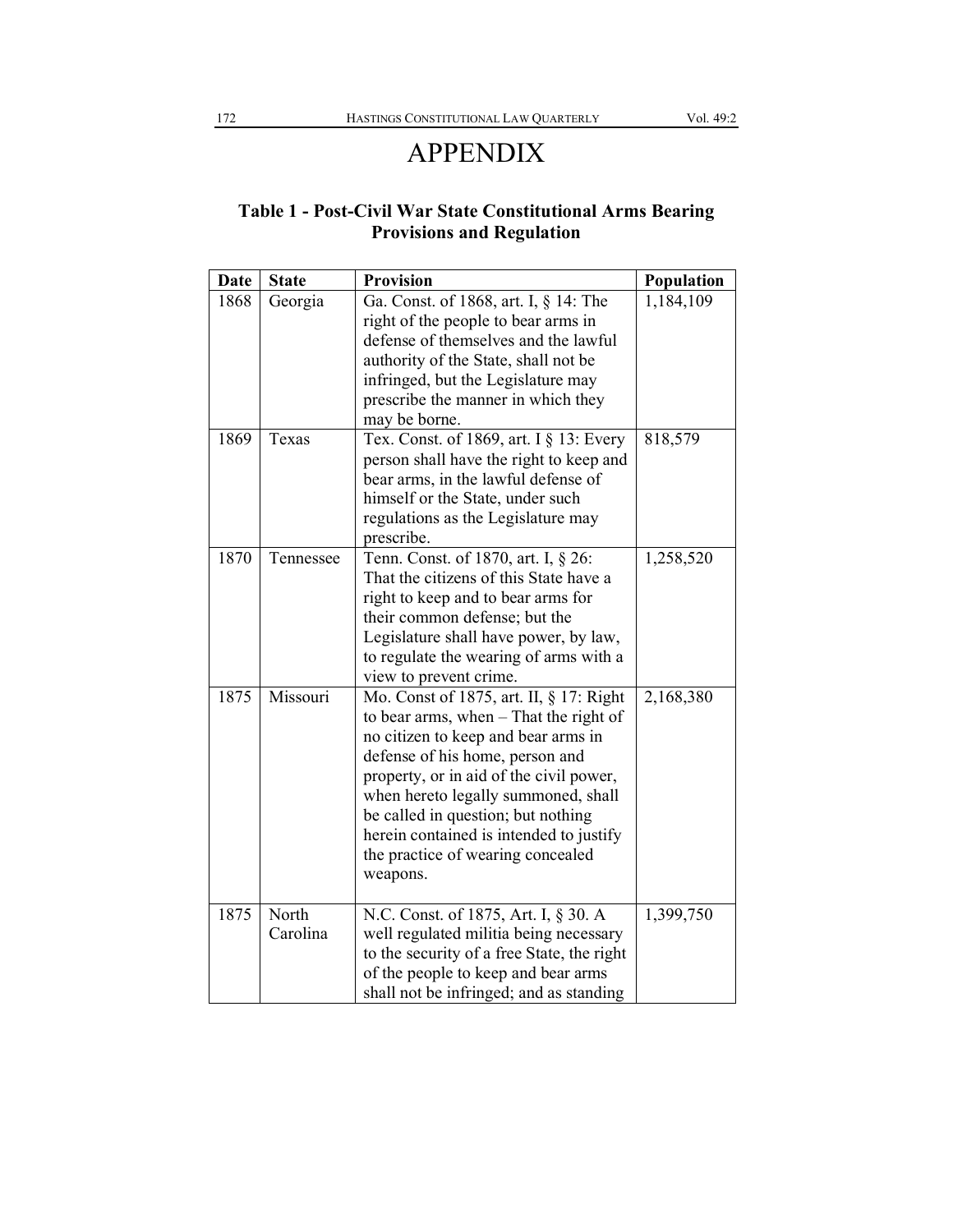| June 2022 |           | HISTORY AND TRADITION OR FANTASY AND FICTION                                                                                                                                                                                                                                                                                                                                  |         | 173 |
|-----------|-----------|-------------------------------------------------------------------------------------------------------------------------------------------------------------------------------------------------------------------------------------------------------------------------------------------------------------------------------------------------------------------------------|---------|-----|
|           |           | armies in time of peace, are dangerous<br>to liberty, they ought not to be kept<br>up, and the military should be kept<br>under strict subordination to, and<br>governed by, the civil power.<br>Nothing herein contained shall justify<br>the practice of carrying concealed<br>weapon, or prevent the legislature<br>from enacting penal statutes against<br>said practice. |         |     |
| 1876      | Colorado  | Colo. Const. of 1876, art. II, § 13:<br>That the right of no person to keep<br>and bear arms in defense of his home,<br>person and property, or in aid of the<br>civil power when hereto legally<br>summoned shall be called in question;<br>but nothing herein contained shall be<br>construed to justify the practice of<br>carrying concealed weapons.                     | 194,327 |     |
| 1879      | Louisiana | La. Const. of 1879, art. III: A well<br>regulated militia being necessary to<br>the security of a free state, the right of<br>the people to keep and bear arms shall<br>not be abridged. This shall not<br>prevent the passage of laws to punish<br>those who carry weapons concealed.                                                                                        | 939,946 |     |
| 1885      | Florida   | Fla. Const. of 1885, art. I, § 20: The<br>right of the people to bear arms in<br>defense of themselves and the lawful<br>authority of the State, shall not be<br>infringed, but the Legislature may<br>prescribe the manner in which they<br>may be borne.                                                                                                                    | 391,422 |     |
| 1889      | Idaho     | Idaho Const. of 1889, art. I, § 11: The<br>people have the right to bear arms for<br>their security and defense; but the<br>legislature shall regulate the exercise<br>of this right by law.                                                                                                                                                                                  | 88,548  |     |
| 1889      | Montana   | Mont. Const. of 1889, art. III, § 13:<br>The right of any person to keep or<br>bear arms in defense of his own<br>home, person, and property, or in aid                                                                                                                                                                                                                       | 142,942 |     |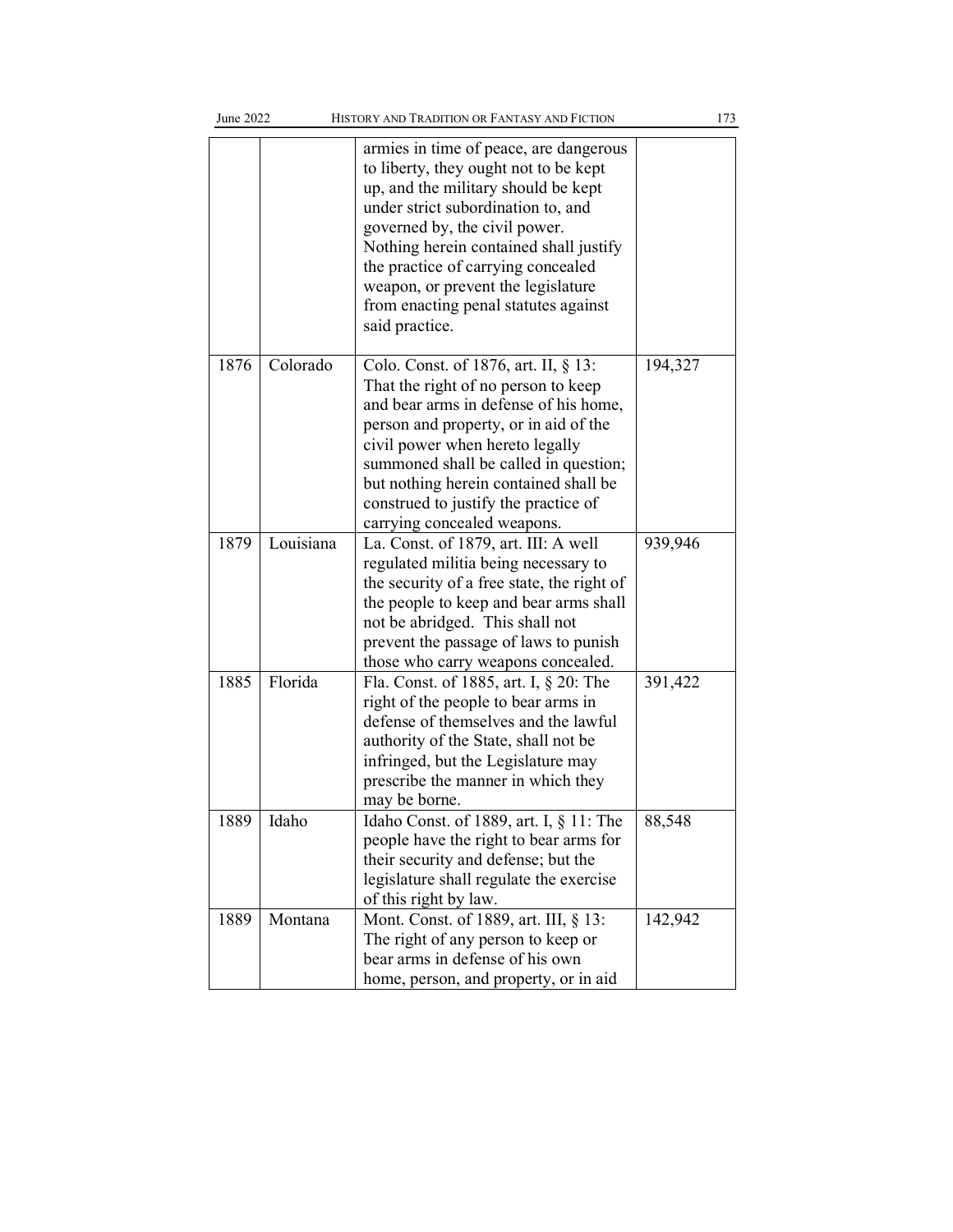| of the civil power when thereto<br>legally summoned, shall not be called<br>in question, but nothing herein<br>contained shall be held to permit the<br>carrying of concealed weapons.<br>Miss. Const. of 1890, art. III, § 12:<br>1890<br>Mississippi<br>The right of every citizen to keep and<br>bear arms in defense of his home,<br>person or property, or in aid of the<br>civil power when thereto legally<br>summoned, shall not be called in<br>question, but the legislature may<br>regulate or forbid carrying concealed<br>weapons.<br>1891<br>Kentucky<br>Ky. Constitution of 1891, $\S$ 1.7: The<br>right to bear arms in defense of<br>themselves and of the State, subject to<br>the power of the General Assembly to<br>enact laws to prevent persons from<br>carrying concealed weapons.<br>Utah Const of 1896, art. I, $\S$ 6: the<br>1896<br>Utah<br>people have the right to bear arms for<br>their security and defense, but the | 174 | HASTINGS CONSTITUTIONAL LAW QUARTERLY | Vol. 49:2             |
|--------------------------------------------------------------------------------------------------------------------------------------------------------------------------------------------------------------------------------------------------------------------------------------------------------------------------------------------------------------------------------------------------------------------------------------------------------------------------------------------------------------------------------------------------------------------------------------------------------------------------------------------------------------------------------------------------------------------------------------------------------------------------------------------------------------------------------------------------------------------------------------------------------------------------------------------------------|-----|---------------------------------------|-----------------------|
|                                                                                                                                                                                                                                                                                                                                                                                                                                                                                                                                                                                                                                                                                                                                                                                                                                                                                                                                                        |     |                                       |                       |
|                                                                                                                                                                                                                                                                                                                                                                                                                                                                                                                                                                                                                                                                                                                                                                                                                                                                                                                                                        |     |                                       | 1,289,600             |
|                                                                                                                                                                                                                                                                                                                                                                                                                                                                                                                                                                                                                                                                                                                                                                                                                                                                                                                                                        |     |                                       | 1,858,635             |
| legislature may regulate the exercise<br>of this right by law.<br><b>Total:</b>                                                                                                                                                                                                                                                                                                                                                                                                                                                                                                                                                                                                                                                                                                                                                                                                                                                                        |     |                                       | 276,749<br>12,011,507 |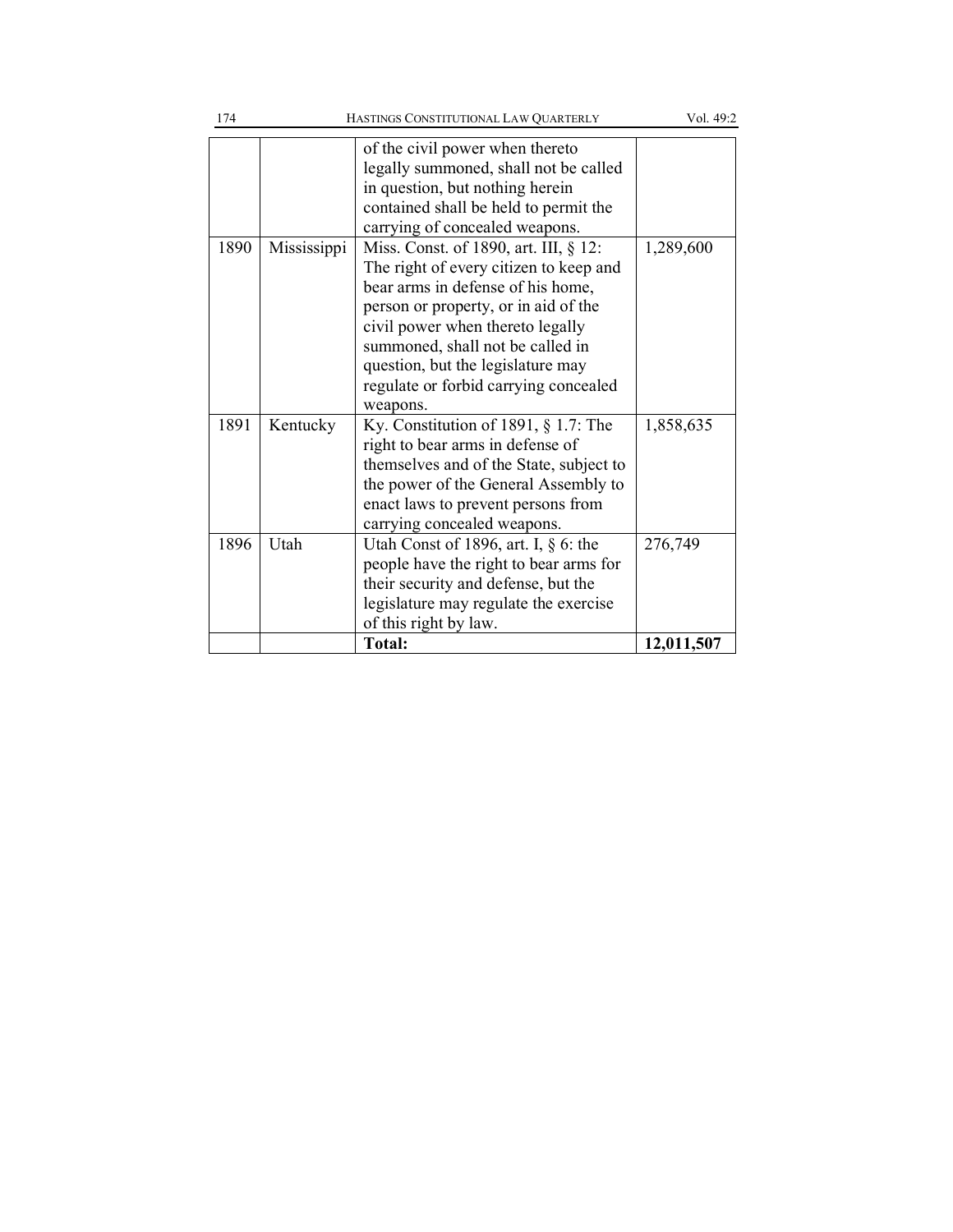| Year           | <b>State</b>    | City / County      | Population  | Population       |
|----------------|-----------------|--------------------|-------------|------------------|
|                |                 |                    | Covered     | <b>Total Per</b> |
|                |                 |                    |             | <b>State</b>     |
| ~1885          | Alabama         | Tuscaloosa         | 4,215       | 26,098           |
| $\sim\!\!1888$ | Alabama         | Montgomery         | 21,883      |                  |
| ~1903          | Alaska          | Skagway            | $-9,400$    | $-9,400$         |
| 1873           | Arizona         | Tucson             | 3,224       | 88,243           |
| 1889           | Arizona (Entire | N/A                | 88,243      |                  |
|                | State)          |                    |             |                  |
| 1865           | California      | Los Angeles        | 5,728       | 340,923          |
| 1876           | California      | Sacramento         | 21,420      |                  |
| 1878           | California      | Eureka             | 319         |                  |
| 1880           | California      | Napa               | 7,143       |                  |
| 1881           | California      | Santa Barbara      | 5,864       |                  |
| 1882           | California      | Alameda            | 16,464      |                  |
| 1882           | California      | San Jose           | 872         |                  |
| 1884           | California      | San Francisco      | 233,959     |                  |
| 1884           | California      | St. Helena         | 1,339       |                  |
| 1885           | California      | Fresno             | 10,818      |                  |
| 1888           | California      | Lompoc             | 1,015       |                  |
| 1889           | California      | Marysville         | 3,991       |                  |
| 1890           | California      | Oakland            | 48,682      |                  |
| 1892           | California      | Monterey           | 1,662       |                  |
| 1914           | California      | Needles            | 3,067       |                  |
| 1904           | Colorado        | Windsor            | 305         | 29,383           |
| ~1914          | Colorado        | Colorado           | 29,078      |                  |
|                |                 | Springs            |             |                  |
| 1886           | Connecticut     | New Haven          | 81,298      | 236,613          |
| 1901           | Connecticut     | Naugatuck          | 10,541      |                  |
| 1902           | Connecticut     | Waterbury          | 45,859      |                  |
| 1906           | Connecticut     | Hartford           | 98,915      |                  |
| 1905           | Idaho           | <b>Twin Falls</b>  | 13,543      | 17,086           |
| 1910           | Idaho           | Caldwell           | 3,624       |                  |
| 1880           | Illinois        | Nashville          | 2,222       | 23,932           |
| 1893           | Illinois        | Evanston           | 19,259      |                  |
| ~1912          | Illinois        | Hinsdale           | 2,451       |                  |
| 1870           | Kansas          | Abilene            | 2,360       |                  |
| 1877           | Kansas          | <b>Empire City</b> | Unavailable |                  |
| 1879           | Kansas          | Arkansas City      | 8,847       |                  |

## **Table 2 - Post-Civil War Local Public Carry Laws**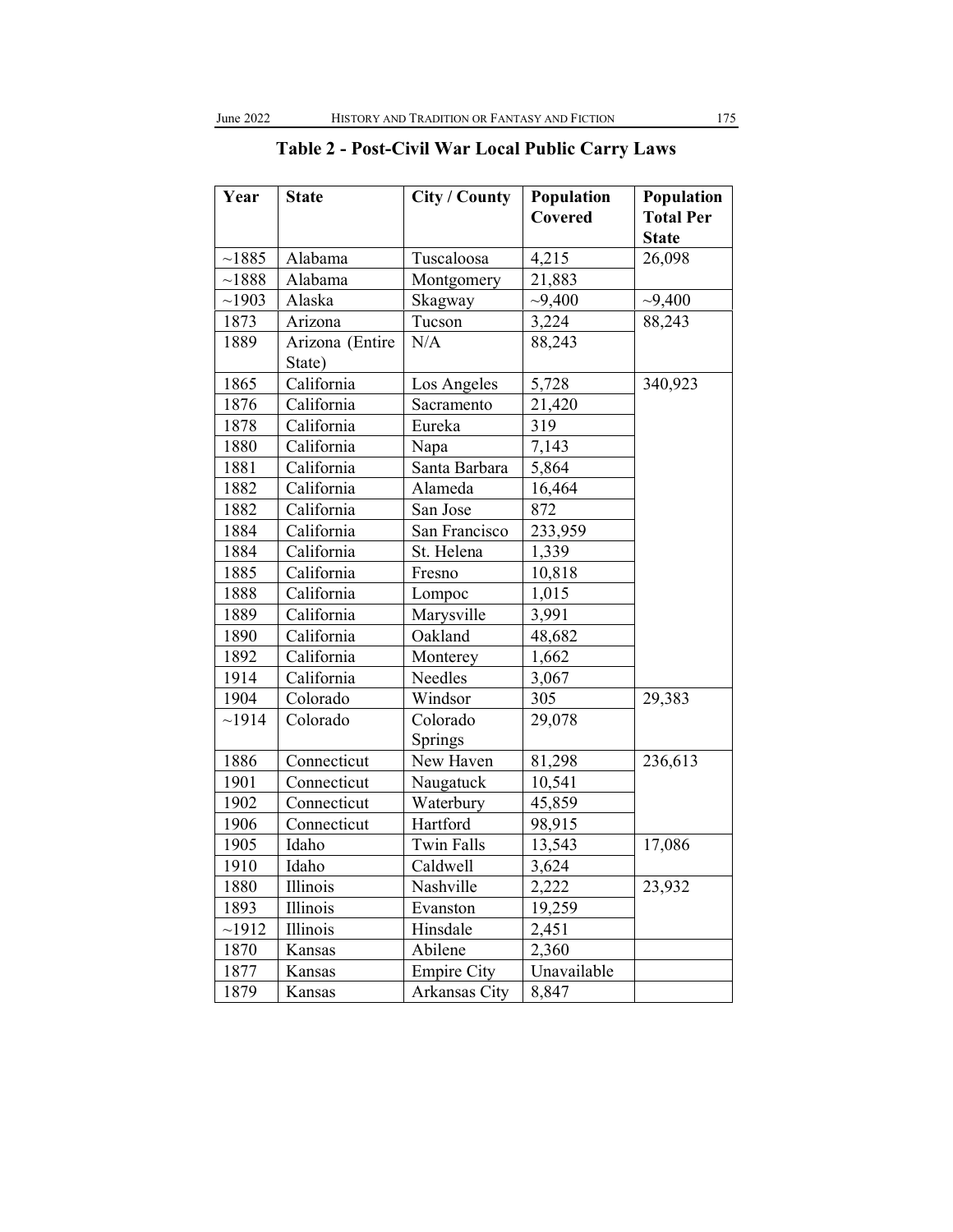| 1879  | Kansas               | Beloit            | 1,835     |             |
|-------|----------------------|-------------------|-----------|-------------|
| 1882  | Kansas               | Argentine         | 4,732     |             |
| 1883  | Kansas               | Burlington        | 2,011     | 63,600      |
| 1884  | Kansas               | Delphos           | 4,516     |             |
| 1887  | Kansas               | Lakin             | 258       |             |
| 1888  | Kansas               | Concordia         | 3,401     |             |
| 1888  | Kansas               | Holton            | 3,082     |             |
| 1888  | Kansas               | Johnston City     | 143       |             |
| 1888  | Kansas               | Fredonia          | 1,515     |             |
| 1888  | Kansas               | Wichita           | 23,853    |             |
| 1890  | Kansas               | Coffeyville       | 4,953     |             |
| 1890  | Kansas               | Coming            | 425       |             |
| 1891  | Kansas               | Halstead          | 1,071     |             |
| 1893  | Kansas               | Scandia           | 598       |             |
| 1876  | Kentucky             | Frankfort         | 6,958     | 6,958       |
| 1909  | Maine                | Portland          | 58,571    | 58,571      |
| 1894  | Maryland             | N/A               | 1,042,800 | 1,042,800   |
|       | (Entire State)       |                   |           |             |
| 1906  | Massachusetts        | N/A               | 3,365,000 | 3,365,000   |
|       | (Entire State)       |                   |           |             |
| 1889  | Michigan             | St. Joseph        | 3,733     | 3,733       |
| 1870  | Minnesota            | Hastings          | 3,458     | 59,781      |
| 1882  | Minnesota            | St. Paul          | 41,473    |             |
| 1882  | Minnesota            | Worthington       | 636       |             |
| 1888  | Minnesota            | New Ulm           | 3,741     |             |
| 1912  | Minnesota            | Virginia          | 10,473    |             |
| 1881  | Missouri             | Greenville        | 1,051     | 355,569     |
| ~1881 | Missouri             | St. Louis         | 350,518   |             |
| 1890  | Missouri             | Columbia          | 4,000     |             |
| 1883  | Montana              | Helena            | 3,624     | 18,006      |
| 1893  | Montana              | Red Lodge         | 624       |             |
| ~1906 | Montana              | Anaconda          | 12,988    |             |
| 1909  | Montana              | Harlowton         | 770       |             |
| 1880  | Nebraska             | <b>Falls City</b> | 1,583     | 57,835      |
| ~1872 | Nebraska             | Omaha             | 16,083    |             |
| 1895  | Nebraska             | Lincoln           | 40,169    |             |
| 1905  | Nevada               | Reno              | 10,867    | 10,867      |
| 1897  | New Jersey           | Montclair         | 13,962    | 13,962      |
| ~1885 | New Mexico           | Albuquerque       | 3,785     |             |
| 1887  | <b>New</b><br>Mexico | N/A               | 160,282   | 160,282     |
|       | (Entire State)       |                   |           | (population |